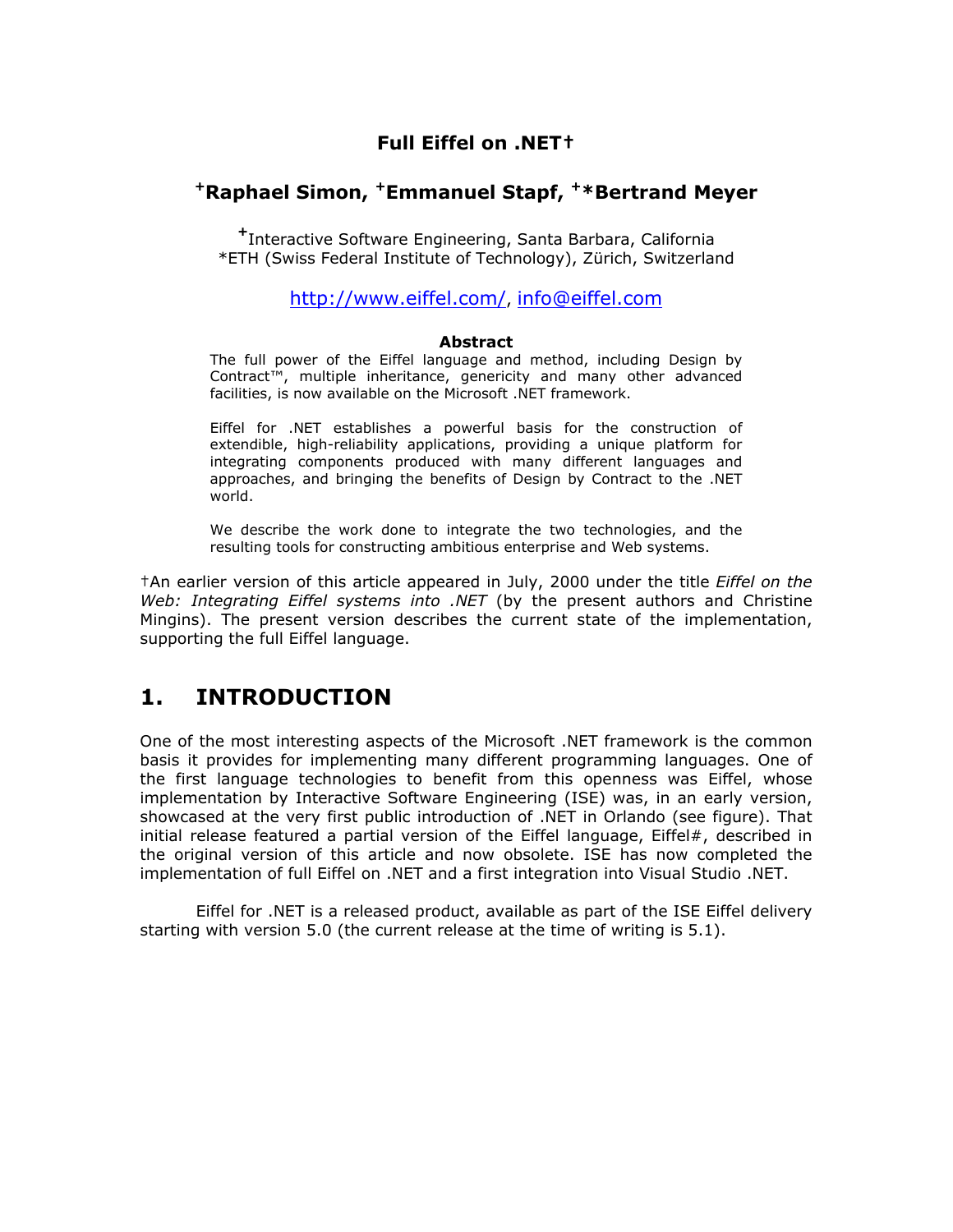

Bill Gates (Microsoft) and Bertrand Meyer (ISE) at introduction of .NET technology, July 2000.

# **2. EIFFEL AND .NET: AN OVERVIEW**

Eiffel for .NET is a full implementation of the Eiffel method and language running on the Microsoft .NET platform.

Eiffel is a comprehensive software development environment (ISE Eiffel) based on a method that covers the entire software lifecycle — not just implementation but also analysis, design and maintenance. The environment is based on the Eiffel language, thoroughly applying the principles of object technology and implementing the concepts of Design by Contract™ to produce highly reliable, extendible and reusable applications.

ISE Eiffel is particularly geared towards large and complex systems and is used by major organizations in the financial industry, defense, real-time and other industries for mission-critical developments. Universities worldwide also use Eiffel to teach programming and software engineering at all levels.

.NET is the next generation web technology developed at Microsoft, combining many technologies for building Internet applications. The specification of .NET is now an international standard, thanks to Microsoft's successful submission of the *"Common Language Interface*" to the ECMA standards organization, which adopted it in December of 2001. (One of the authors, Emmanuel Stapf from ISE, is a member of the corresponding ECMA Technical Committee.) Although a detailed presentation of .NET is beyond the scope of this article, we may note the following highlights, of special interest to application developers: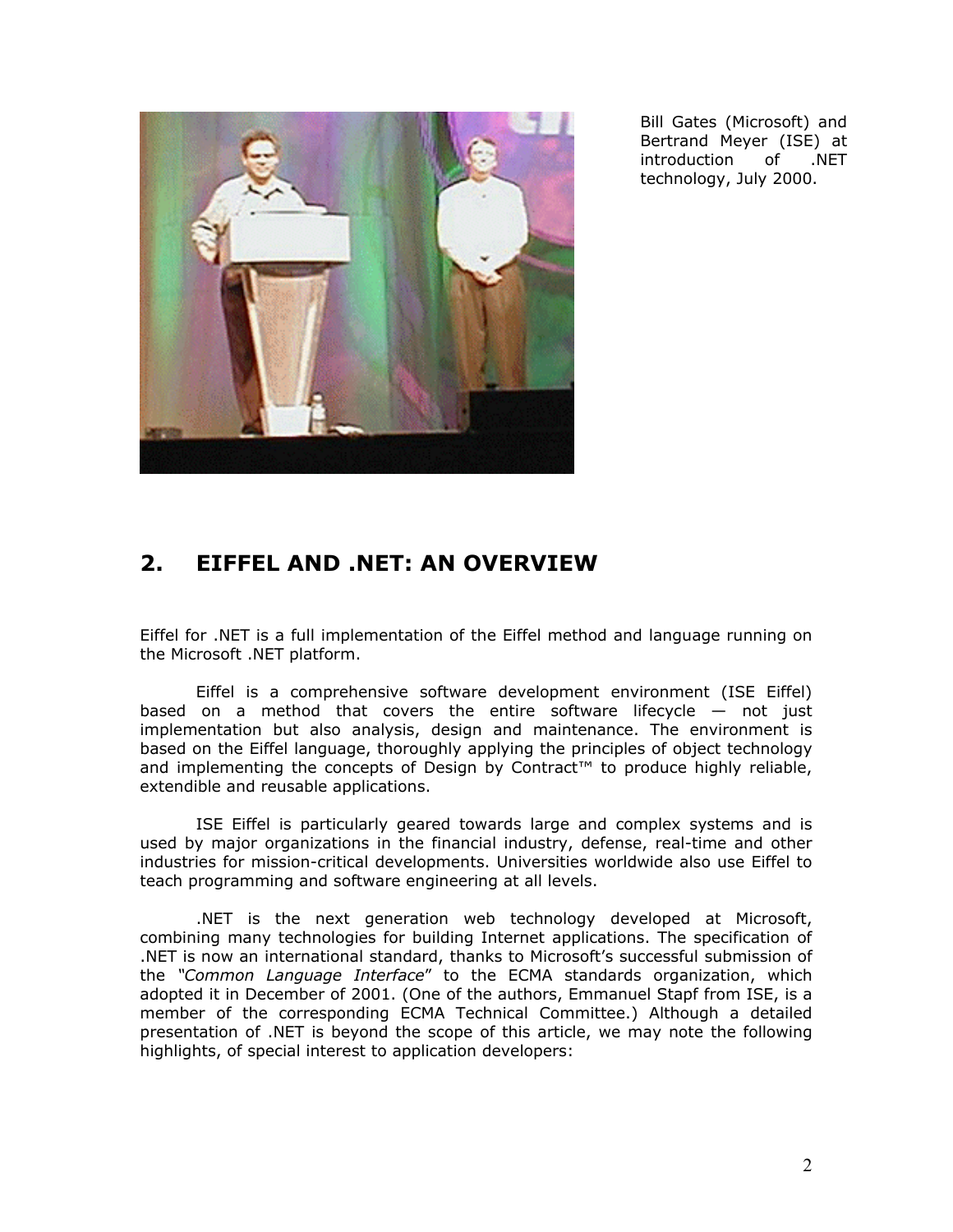- The architecture relies on a virtual machine, so that compilers for any language always generate the same code, IL (Intermediate Language).
- The code that gets executed on any actual computer is native (binary) code for that computer, translated incrementally or not through a process known as JIT (best understood as meaning Judiciously Incremental Translation).
- The virtual machine's equivalent of an operating system is the Common Language Runtime (CLR), providing a number of crucial facilities  $-$  memory management, garbage collection, security, exception handling  $-$  to programs regardless of their language or origin (hence the word "common').
- The memory model used by the virtual machine and the CLR does not rely on addresses, bytes and words; instead, it is an *object-oriented* model based on the notions of type, class, object, inheritance, polymorphism, typing and dynamically bound calls.
- The language interoperability mechanisms of .NET, including the Common Language Runtime, IL, the object model and the Common Language Specification (CLS), enable the various parts of an application to use different programming languages  $-$  each chosen to be the best for the job at hand  $$ and to achieve a degree of inter-language cooperation unprecedented in the software world. Not only may a module call a routine written in another module; a class in an object-oriented language may inherit from a class in another; exceptions cross language boundaries; so do debugging sessions; and all this is achieved without any special effort on the programmer's part, and without any need for languages to know about each other.
- A new development environment, Visual Studio .NET, provides advanced  $development$  facilities  $-$  compilation, browsing, debugging, user interface development  $-$  and is, like the rest of the technology, open to many languages.
- .NET provides thousands of reusable components extending across many application areas, from localization to networking and language analysis.
- Among the most important component libraries are ASP.NET, an innovative framework for building smart Web sites; ADO.NET, an object-relational interface library; and Windows Forms for graphical applications.
- ASP.NET and other Web-oriented mechanisms of .NET open the way to major advances in Web services and other advanced uses of the Internet.
- These mechanisms are potentially available to developers using any programming language  $-$  provided the implementors of that language offer a compiler that's compatible with .NET, not only by generating IL but also by observing the .NET rules of language interoperability.

.NET is attractive to Eiffel users since it follows many of the same ideas that they have accepted as essential to quality software development  $-$  use of an object model, automatic garbage collection, exception handling  $-$  and offers an integrated platform with direct access to thousands of reusable components, the prospect of full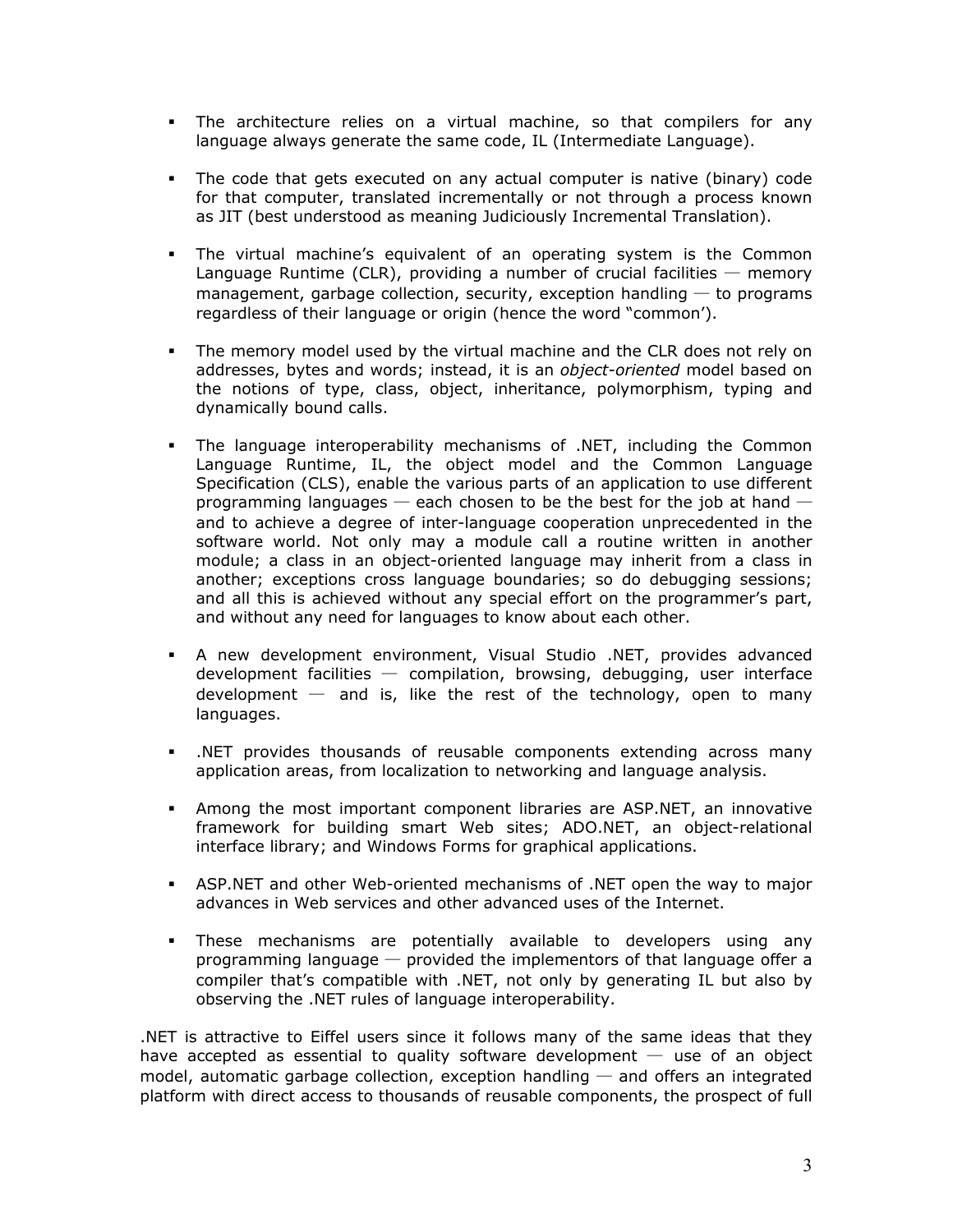interoperability with software elements written in both Eiffel and other languages, and the power of Web services and other Internet applications.

For .NET users, Eiffel provides the added value of an advanced objectoriented method and language that covers the entire lifecycle  $-$  not just programming, but the whole process starting with analysis and design and continuing with implementation, reuse, extension and maintenance  $-$ , unique reliability mechanisms such as Design by Contract™, advanced language features such as genericity and multiple inheritance, and the extensive body of reusable components developed by ISE and other parties, including the EiffelBase library of data structures and algorithms and the EiffelVision library for multi-platform graphics.

Eiffel on .NET provides an ideal combination for companies wishing to take advantage of best-of-breed technologies in operating systems, Internet and web infrastructure, software development methods, and development environments. In particular, the openness of Eiffel to other languages and environments combined with .NET's emphasis on language neutrality makes the resulting product an ideal vehicle for building applications containing components in many different languages, Eiffel serving as the "glue" between them. In the rest of this article we describe this combination and the challenges we faced when integrating ISE Eiffel into .NET.

# **3. ABOUT EIFFEL**

Since the rest of this document defines Eiffel for .NET by describing how it is different from Eiffel, we first need to see the main characteristics of Eiffel. More details may be found in the book *Object-Oriented Software Construction, 2nd edition*  [\[Meyer 1997\]](http://www.eiffel.com/doc/oosc/) and *Eiffel: The Language* [\[Meyer 1992\],](http://www.eiffel.com/doc/) as well as on the Eiffel Web site at [http://www.eiffel.com/,](http://www.eiffel.com/) from which some of the material has been extracted.

Eiffel is the combination of four elements: a method of system development, based on strong software engineering principles; a language supporting the method; a development environment, ISE EiffelStudio; and a rich set of reusable libraries.

## **Method**

The Eiffel method, language and environment emphasize *seamless development*, the continuous production of a system through the successive phases of the lifecycle using a common set of notations and tools. The language, in particular, is as useful for analysis and design as for programming in the strict sense of the term. The tools provide graphical descriptions of system structures and enable developers both to produce software text from the graphics and to reverse-engineer the graphics from the text, switching at their leisure between the two modes. This means that Eiffel developers typically do not need a separate "CASE" tool (for example UML-based) for analysis and design but instead use a consistent framework throughout the process.

This seamless approach also supports *reversibility*: if a modification is made to the program, it will automatically be included in the analysis and design views. Since these views, like others graphical and textual views at various levels of detail, are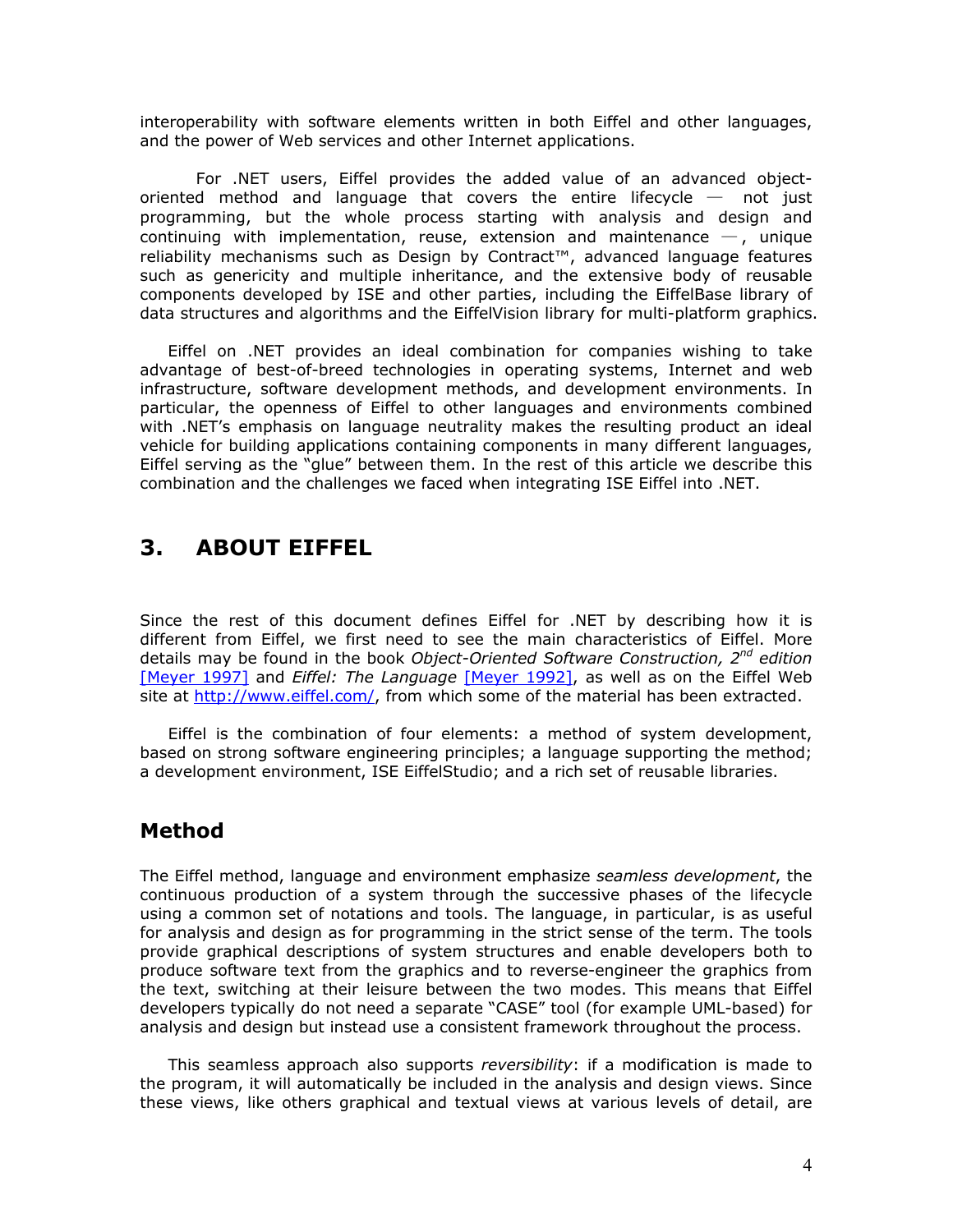extracted from the software text by automatic tools, the various documents associated with a project are guaranteed to be consistent. This follows from the *Single Model* principle, one of the principles of the Eiffel approach.

### **Language**

As a language Eiffel is a "pure" object-oriented language (arguably the most systematic application of object-oriented principles in existing languages) based on a small number of powerful concepts:

- Classes, serving as the sole basis for both the module structure and the type system.
- **Inheritance for classification, subtyping and reuse.**
- A careful and effective approach to multiple inheritance (renaming, selection, redefinition, undefinition, repeated inheritance).
- Contracts for writing correct and robust software, debugging it, and documenting it automatically.
- **Disciplined exception handling to recover gracefully from abnormal cases.**
- **Static Typing for reliability and clarity.**
- **•** Dynamic binding for flexibility and safety.
- Genericity, constrained and unconstrained, for describing flexible container structures: you may declare a class VECTOR [G] to state that it will describe vectors of elements of any type, G denoting a "formal generic parameter"; to derive a usable type you provide an "actual generic parameter" as in VECTOR [INTEGER] (describing vectors of integers) or even VECTOR [VECTOR [INTEGER]] (vectors of vectors of integers).
- Covariance, enabling the flexible adaptation of routines when redefined in descendants of the class where they originally appeared.
- Agents: high-level functional objects describing partially bound routines, providing the power of functional languages in an object-oriented context and a type-safe way.
- Open architecture providing easy access to software written in other languages such as C, C++ and others.

For a flavor of the  $-$  clear and simple  $-$  language syntax, and the typical Eiffel style (not yet in this first version including contracts), here is the outline of a simple class *COUNTER* describing a counter: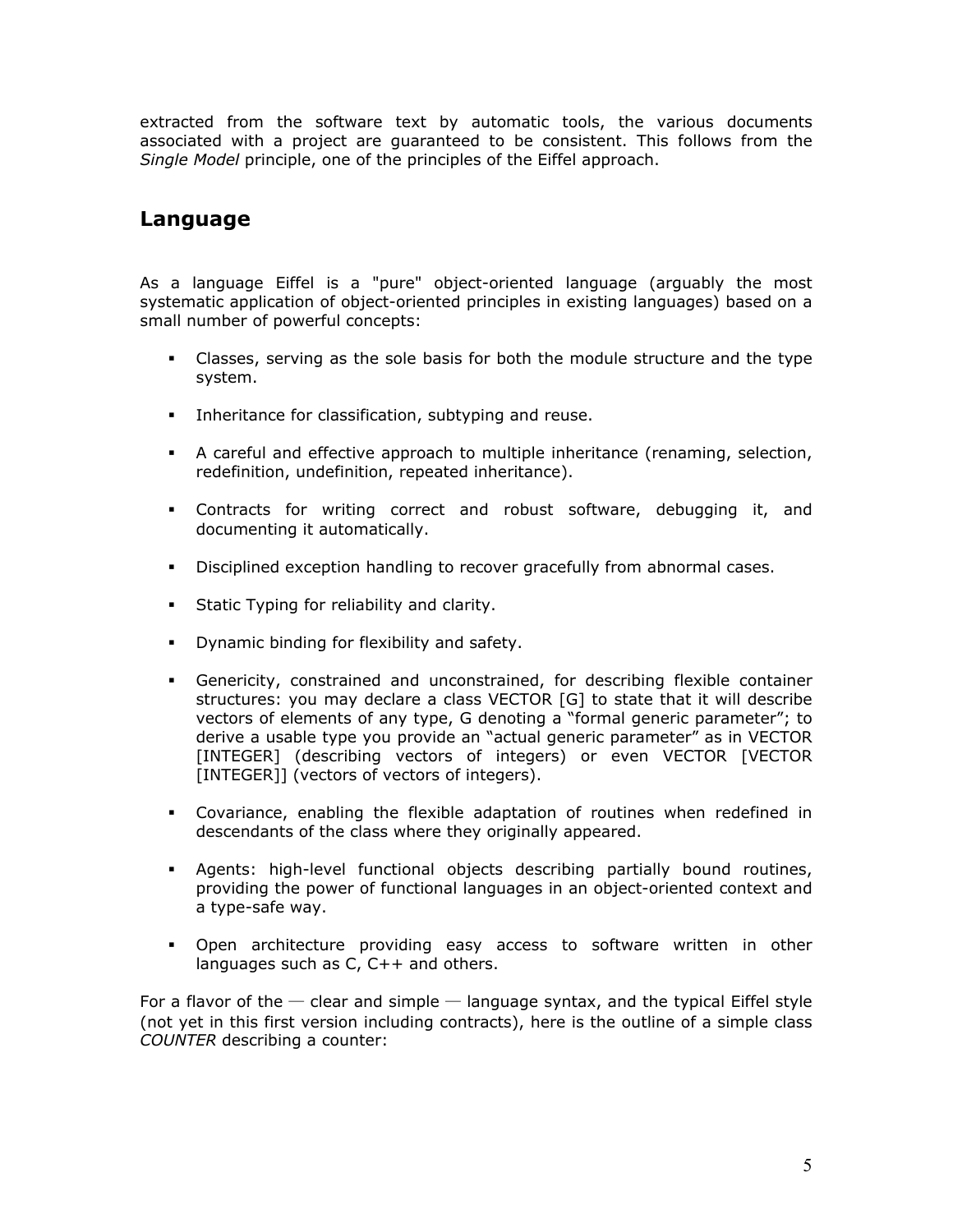**indexing**  *description*: "[ *Counters that you can increment by one, decrement, and reset* ]" **class**  *COUNTER*  **feature** – Access *item*: *INTEGER* -- Counter's value. **feature** -- Element change *increment* **is** -- Increase counter by one. **do**  *item* := *item* + *1* **end**  *decrement* **is** -- Decrease counter by one. **do**  *item* := *item* - *1* **end**  *reset* **is** -- Reset counter to zero. **do**  *item* := 0 **end end** -- class *COUNTER*

At run time this class will have instances: each instance is an object that represents a separate counter. To create a counter you declare the corresponding entity, say

*my\_counter*: *COUNTER*

create the corresponding object

**create** *my\_counter*

(where the keyword **create** introduces the the object creation operation), and can then apply to it the operations of the class (its features):

*my\_counter*.*increment* ... *my\_counter*.*decrement*  ... *print* (*my\_counter*.*item*)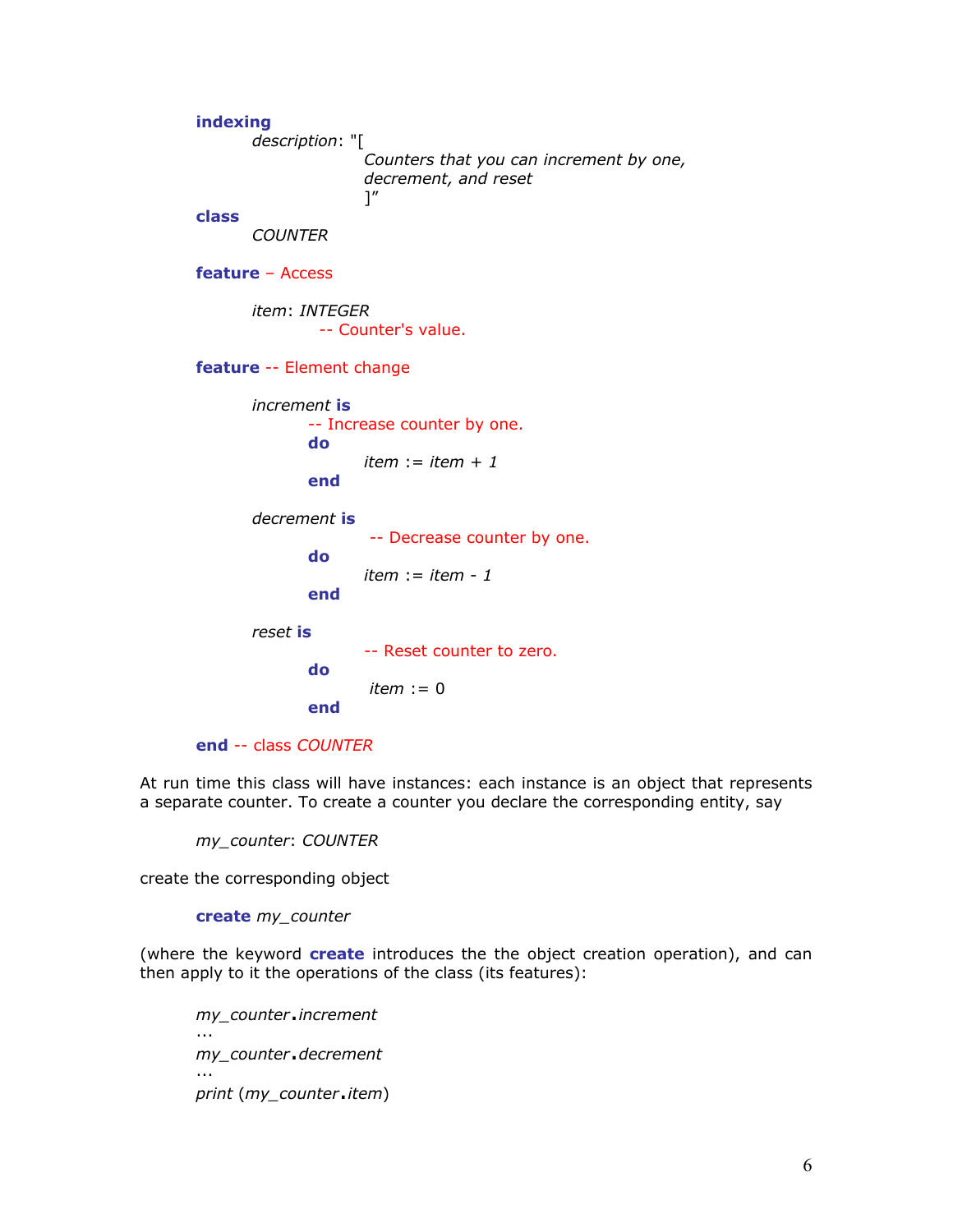Such operations will appear in features of other classes, called the **clients** of class *COUNTER*. A couple more comments about this example: all values are initialized by default, so every counter object will start its life with its value, *item*, initialized to zero (you don't need to call *reset* initially). Also, *item* is an attribute, which is

exported in read-only mode: clients can say print (*my\_counter*..*item*) but not, for

example, *my\_counter*..*item* := *657*, which would be a violation of the "information hiding" principle. Of course the class author may decide to provide such a capability by adding a feature

```
set (some_value: INTEGER) is
              -- Set value of counter to some_value. 
       do 
               item := some_value
       end
```
in which case the clients will simply use *my\_counter*.*set* (*657*). But that's the decision of the authors of class *COUNTER*: how much functionality they provide to their clients. The indexing clause at the beginning of the class does not affect its semantics (i.e. the properties of the corresponding run-time objects), but attaches extra documentation to the class.

## **Design by Contract**

Alone in design methodologies and languages, Eiffel directly enforces *Design by* Contract<sup>™</sup> through constructs such as class invariants, preconditions and postconditions. Assume for example that we want our counters to be always nonnegative. The class will now have an invariant:

```
indexing ... class
      COUNTER 
feature 
 ... 
invariant 
      item >= 0
end
```
and feature *decrement* now needs a precondition, to make sure that clients do not attempt illegal operations. The keyword **require** introduces the precondition:

```
decrement is
               -- Decrease counter by one. 
       require 
               item > 0
       do 
               item := item - 1
       ensure 
              item = old item - 1end
```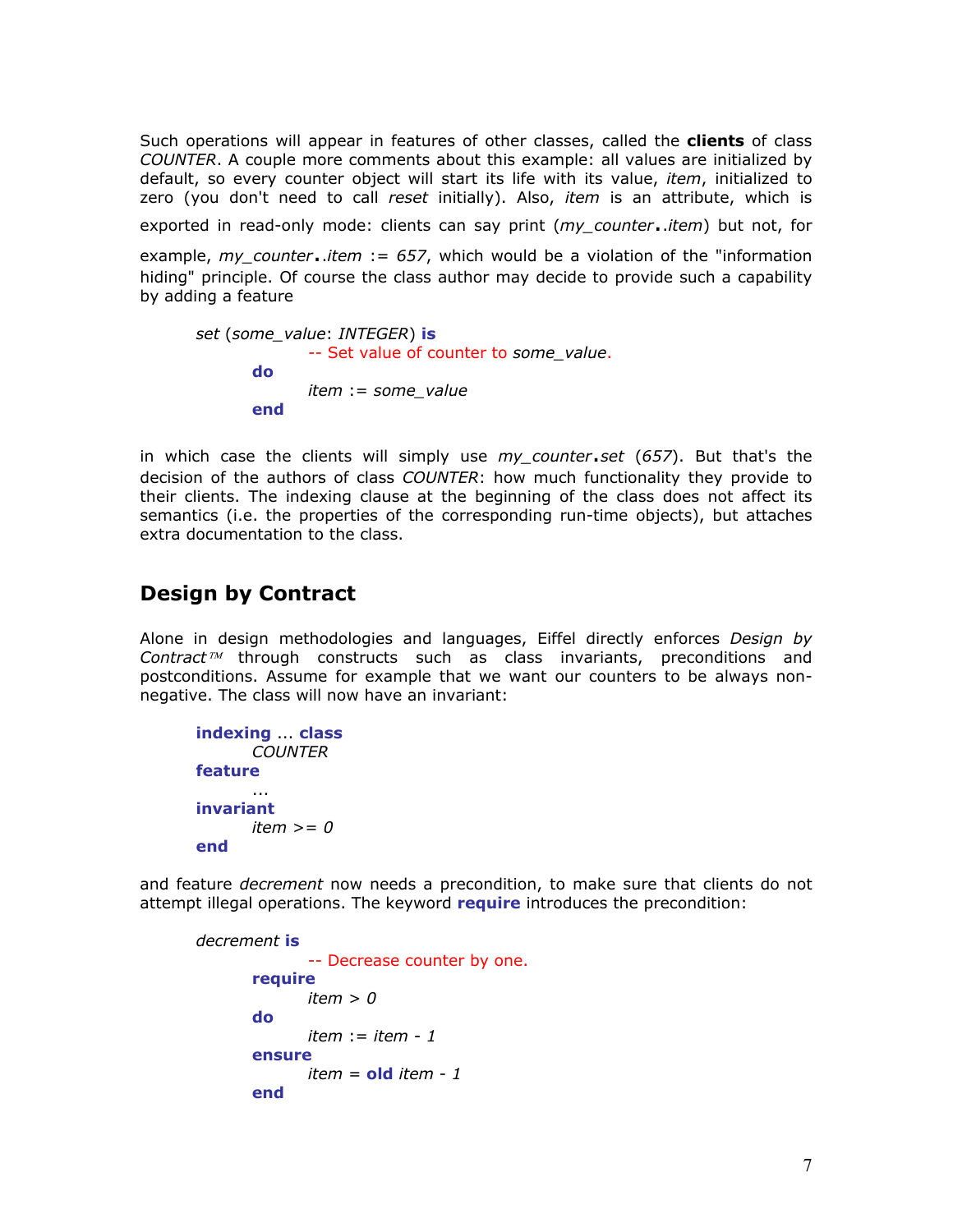The keyword **ensure** introduces the postcondition.

The precondition tells the client: *"Never even think of calling me unless you are sure the counter is strictly positive"*.

The postcondition says *"If you are good (i.e. observe the precondition) here is what I promise to do for you in return: I will decrease the counter by one."*

The invariant adds the promise that *"Also, all my operations will maintain the counter positive or zero"*. Preconditions, postconditions and invariants are called assertions.

### **Libraries**

Eiffel emphasizes reuse at all steps and is supported by a rich set of libraries, carefully crafted with strict design and style guidelines. Two worth noting here are EiffelBase, covering the set of fundamental structures of computing science, and EiffelVision, an advanced graphical library providing portable graphic solutions across many platforms, which offers users the guarantee of both source-level compatibility and automatic adaptation to the look-and-feel of the target platform.

### **Challenges**

This brief introduction to Eiffel has enough to suggest some of the issues that arose in the .NET integration. The .NET object model provides no native support for multiple inheritance (a class in the .NET model may inherit from at most one other class), for genericity, for covariance, for agents.

Several of these mechanisms, in particular multiple inheritance, proved difficult to implement under .NET. They have all now been successfully tackled, so that there is no difference in the language supported under Eiffel for .NET and other implementations.

# **4. HOW EIFFEL RUNS UNDER .NET**

Targeting .NET for a language compiler really means being able to produce IL and the associated metadata.

### **Goals**

Generating IL would be enough if the aim was just to "compile Eiffel under .NET", but would fall short of our goal of providing a general-purpose framework for multilanguage interoperability, since other languages would not be able to reuse Eiffel types without the metadata that describes them. Multiple inheritance provides a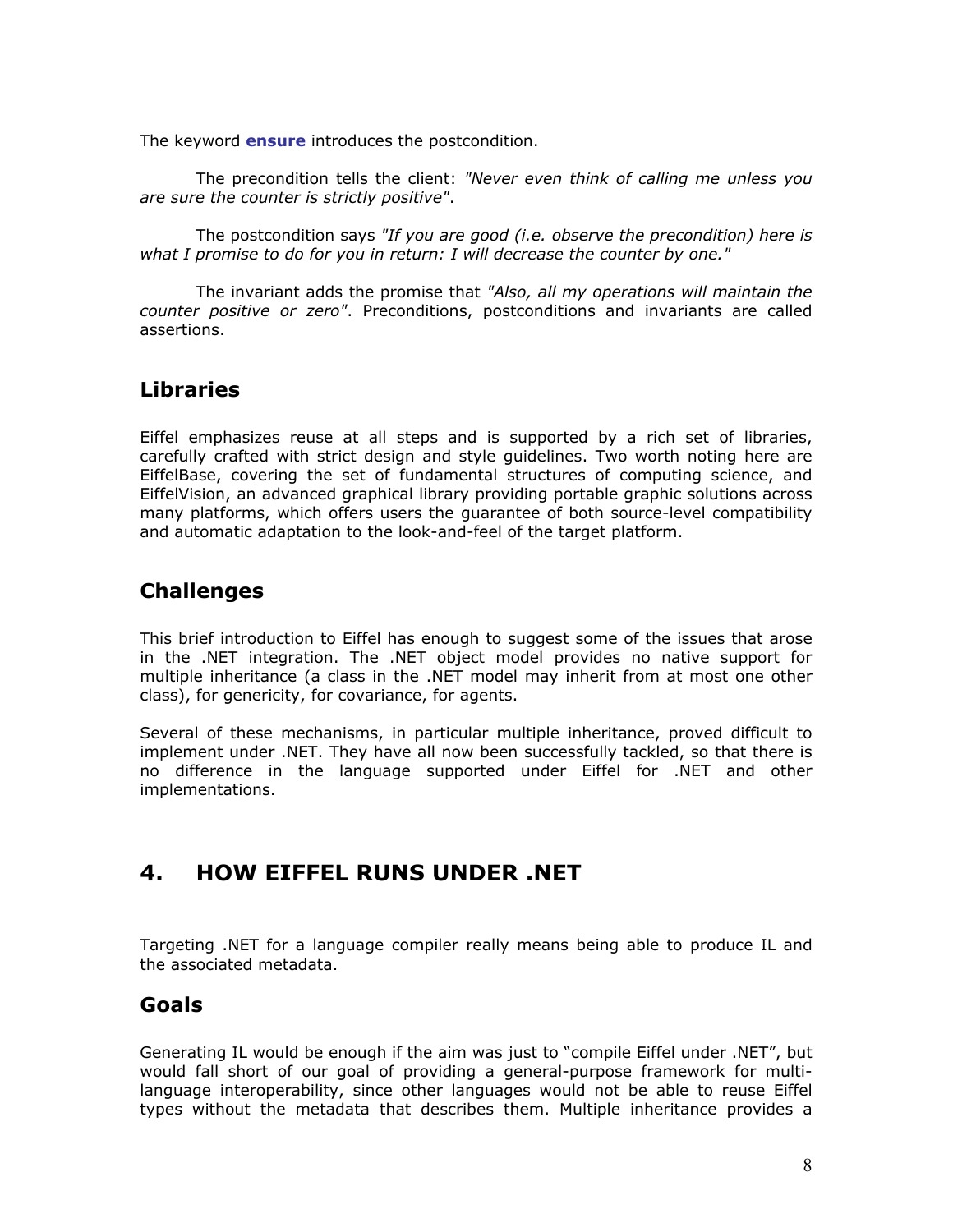typical example: producing an IL version of a multiple inheritance structure as shown below is, in itself, just a compiling issue, and not necessarily more difficult than implementing multiple inheritance for some other target code. The more ambitious issue is to make sure that code using these classes in another language can see the inheritance hierarchy and benefit from it, for example by declaring a variable of type A and assigning to it a value of type D (as Eiffel code can do through polymorphism).



One of the goals set by ISE regarding the integration of Eiffel was the ability to reuse existing types written in any language as well as the generation of types that can be understood by any other .NET development environment. Eiffel is a .NET *extender*, meaning that you can write Eiffel classes that inherit from classes written in other languages, extend them and then recompile them to IL, giving other environments the possibility of reusing the new type.

Another fundamental goal, in making Eiffel a full player in the .NET interoperability games, was to provide ISE Eiffel under Visual Studio .NET. As a result, Eiffel users have a choice between two modes of development:

- For an environment that is fully devoted to Eiffel, they can use the EiffelStudio environment.
- For multi-language development and close integration with other languages, for example multi-language debugging, they can use Eiffel under Visual Studio .NET.

An associated design goal was to avoid forcing users into a final choice between these two solutions: it must be possible to compile a given project alternatively in EiffelStudio or Visual Studio .NET.

Finally, it was deemed essential to enable the writing of ASP.NET applications and Web services in Eiffel, embedding Eiffel into ASP+ pages through the **@language="Eiffel"** directive.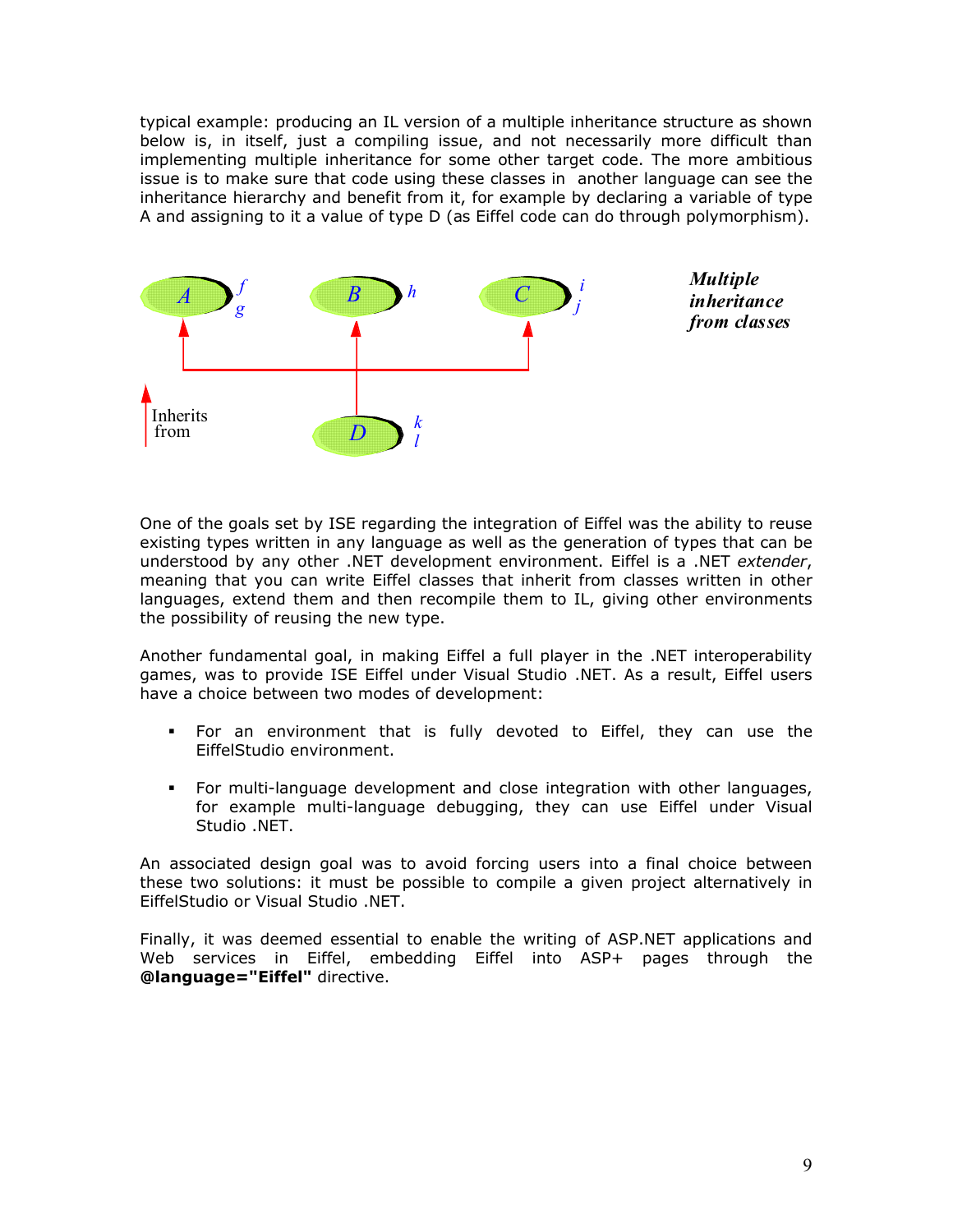### **Properties of the implementation**

Giving Eiffel the status of "full player in the .NET interoperability games" has meant achieving the following properties of the implementation of Eiffel for .NET:

- Eiffel is, starting with version 5.2, fully integrated in Visual Studio .NET, taking advantage of the environment's mechanism for editing, compiling, cross-language browsing and (particularly important in practice) crosslanguage debugging. Visual Studio "solutions" have exactly the same status as those in other languages, and may integrate (or be integrated into) solutions in other languages.
- Eiffel for .NET generates **managed code**: the generated code runs under the control of the .NET Common Language Runtime (CLR), follows its constraints, and takes advantage of its mechanisms for memory management, garbage collection, exception handling, security, debugging and others. On .NET platforms, ISE Eiffel uses a runtime system that addresses similar issues; on .NET, its functions are taken over by the CLR.
- Eiffel for .NET generates **verifiable code**: you can produce code that will satisfy the .NET security requirements.
- Eiffel for .NET generates **CLS-compliant code**: the generated code satisfies the requirements of the Common Language Specification, a set of rules, now part of the international standard for .NET, that guarantees that modules produced from one language can be reused by others. This makes Eiffel an ideal tool for producing high-quality reusable .NET components, which any other .NET application, written for example in C# or Visual Basic.NET, can freely rely on.
- Eiffel for .NET is also **CLS-consumer** and **CLS-extender**: this means that Eiffel classes can use CLS-compliant code from other languages, and even inherit from a CLS-compliant class in any of these languages and add or redefine features.
- Eiffel for .NET is compatible with the **CodeDom** mechanisms, ensuring possible translation into other CodeDom languages, and usability as source language in **ASP.NET** for smart web pages and web services.
- Whether within Visual Studio .NET or independently from it, Eiffel for .NET is compatible with the **debugging** and **exception** mechanisms of .NET. A runtime error triggered and not processed in a non-Eiffel module will be handled by its Eiffel caller, and conversely.
- As a particularly significant consequence, contract violations detected on the Eiffel side (if contract monitoring is on) will be passed as exceptions to non-Eiffel callers. This equips applications with an invaluable technique to detect errors and improve their reliability by taking advantage of Eiffel's Design by Contract facilities.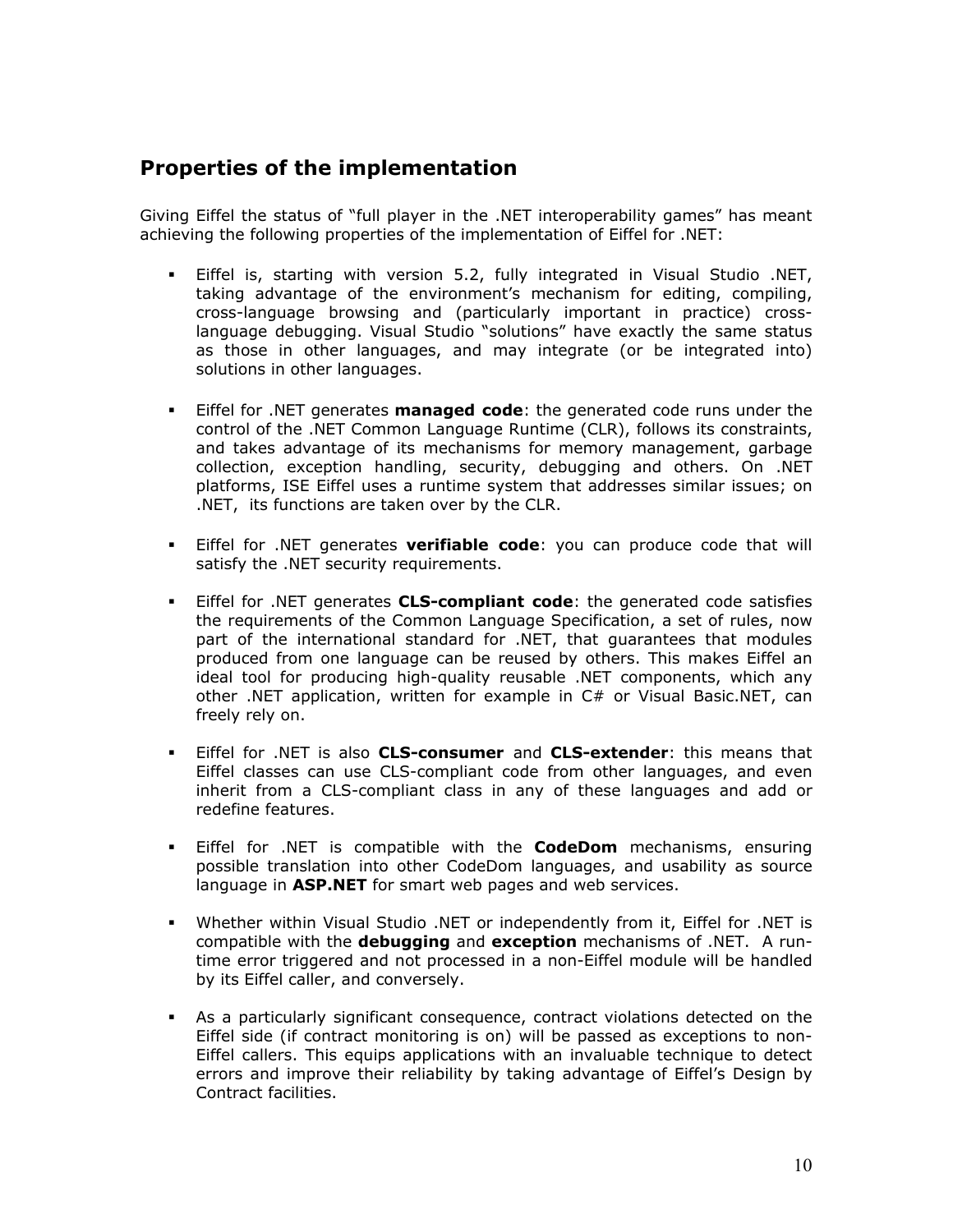### **Practical setup: EiffelStudio**

Under EiffelStudio, compiling for .NET simply means checking the appropriate option in the Project Settings. As a result, a few supplementary buttons will appear in the interface, including the button for the "assembly manager", discussed in the next section.

The result of this setup is that existing Eiffel programmers will be able to work the exact same way they did before the integration, while having access to all the mechanisms of .NET.

### **Practical setup: Visual Studio .NET**

Under Visual Studio .NET, you may include an Eiffel solution as part of any project. The project may include elements in Eiffel and elements in other languages, as in this Microsoft demo involving C# and Visual Basic as well as Eiffel:

| Maptop - Eiffel Project [design] - laptop.e                                                                                                                                                                                                                                                                                                                                                                                                                                                                                                                                                                                                                                                                                                                                                                                                                                                                                                                                                                                                                                                                                                                                                                                 | $ \Box$ $\times$ |
|-----------------------------------------------------------------------------------------------------------------------------------------------------------------------------------------------------------------------------------------------------------------------------------------------------------------------------------------------------------------------------------------------------------------------------------------------------------------------------------------------------------------------------------------------------------------------------------------------------------------------------------------------------------------------------------------------------------------------------------------------------------------------------------------------------------------------------------------------------------------------------------------------------------------------------------------------------------------------------------------------------------------------------------------------------------------------------------------------------------------------------------------------------------------------------------------------------------------------------|------------------|
| File Edit View Project Build Debug Tools Window Help                                                                                                                                                                                                                                                                                                                                                                                                                                                                                                                                                                                                                                                                                                                                                                                                                                                                                                                                                                                                                                                                                                                                                                        |                  |
| • 同国の好・.<br>御・袖・手目創 太阳追 わ・○・廻・鳳 )<br>$ p$                                                                                                                                                                                                                                                                                                                                                                                                                                                                                                                                                                                                                                                                                                                                                                                                                                                                                                                                                                                                                                                                                                                                                                                   |                  |
| 回唱三社 建建 三色 人为为为。                                                                                                                                                                                                                                                                                                                                                                                                                                                                                                                                                                                                                                                                                                                                                                                                                                                                                                                                                                                                                                                                                                                                                                                                            |                  |
| Object Browser   Start Page   ProvisioningManager.vb   Facility.vb   Email.vb   laptop.e<br>$\Diamond$ $\Diamond$ $\times$                                                                                                                                                                                                                                                                                                                                                                                                                                                                                                                                                                                                                                                                                                                                                                                                                                                                                                                                                                                                                                                                                                  | $4 \times$       |
| Solution Explorer Mindow (F4)<br>class<br>Q<br>LAPTOP<br>Solution 'MultipleLanquage' (4 projects)<br>中 <b>型</b> Email<br>inherit<br>in a References<br>PROVISIONING<br>- ■ AssemblyInfo.vb<br>$\frac{m}{2}$ Email.vb<br><b>ANY</b><br>—  ● laptop.e<br>creation<br>- a) provisioning.e<br>default create<br>白 图 MultipleLanguage<br><b>मे- © References</b><br>feature -- Status Report<br><sup>ve</sup> l AssemblyInfo.vb<br>$\left  - \right $ El Facility.vb<br>inquire (request key: SYSTEM STRING): SYSTEM STRING is<br>local.<br>ProvisioningManager.vb<br>s: STRING<br>白 图 Provision<br>do<br>i i la References<br>-- No inherited precondition, therefore we add a check statement<br>$\leftarrow$ <sup>2</sup> AssemblyInfo.cs<br>check<br>Provisioning.cs<br>request key not void: request key /= Void<br>end<br>Solution Explorer 3 Class View<br>s := "ISE Eiffel completed "<br>Result := feature (SYSTEM STRING).concat string string (s.to cil, request )<br>Properties<br>ensure then<br>result not void: Result /= Void<br>result not empty;<br><b>即 2↓ 回 画</b><br>$\overline{\bullet}$<br>Task List - 0 Build Error tasks shown (filtered)<br>$\sqrt{4}$ X<br>Description<br>Click here to add a new task | $4 \times$       |
| $\vert \cdot \vert$                                                                                                                                                                                                                                                                                                                                                                                                                                                                                                                                                                                                                                                                                                                                                                                                                                                                                                                                                                                                                                                                                                                                                                                                         |                  |
| <b>2</b> Task List <b>□</b> Output $\frac{1}{24}$ Find Symbol Results $\frac{1}{34}$ Search Results<br>Properties O Dynamic Help                                                                                                                                                                                                                                                                                                                                                                                                                                                                                                                                                                                                                                                                                                                                                                                                                                                                                                                                                                                                                                                                                            |                  |
| Ch <sub>1</sub><br>Ready<br>Col <sub>1</sub><br>Ln 43                                                                                                                                                                                                                                                                                                                                                                                                                                                                                                                                                                                                                                                                                                                                                                                                                                                                                                                                                                                                                                                                                                                                                                       | <b>INS</b>       |

#### *Eiffel and other languages under Visual Studio .NET*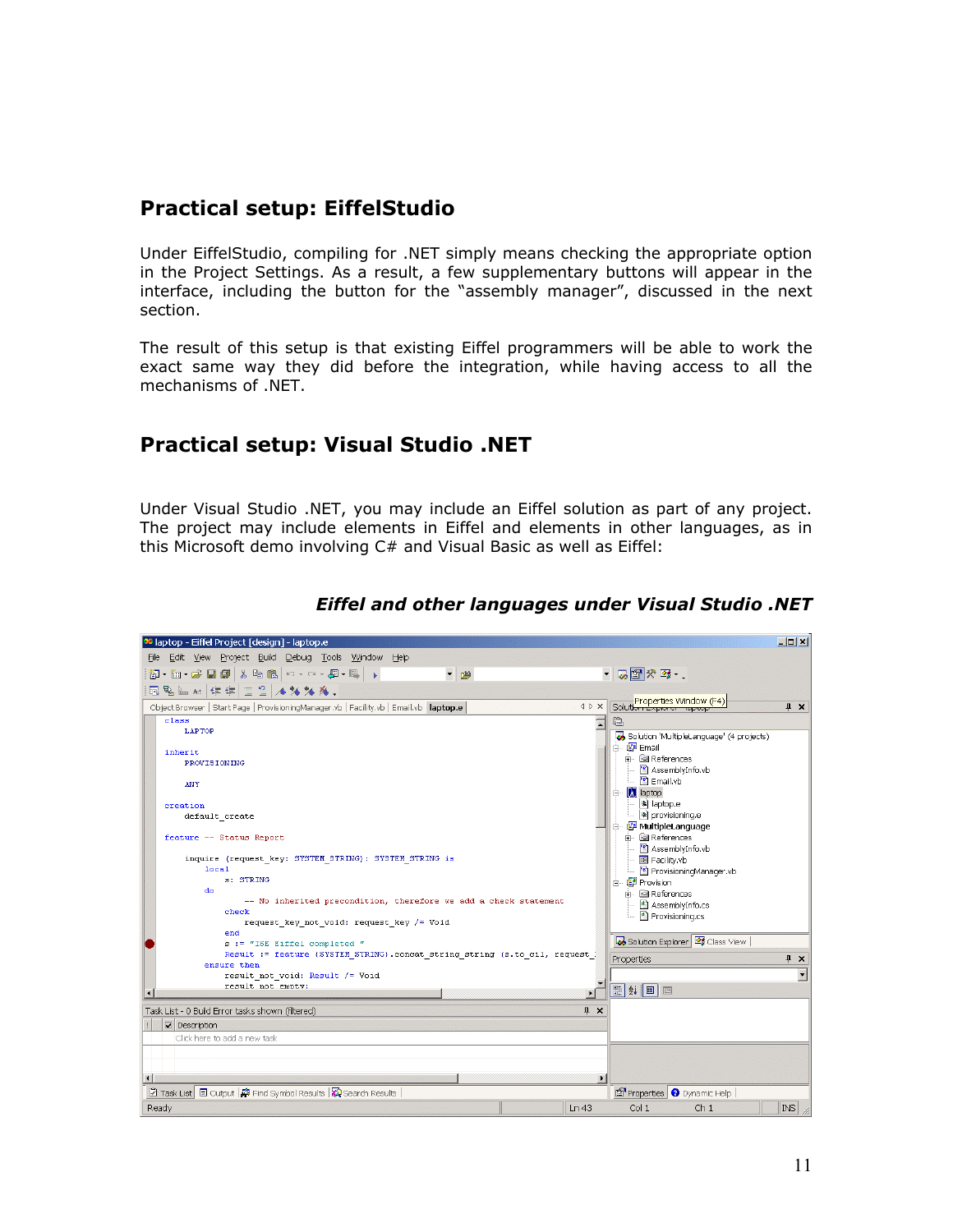Here now is Visual Studio .NET opened on an Eiffel project:



*Eiffel project under Visual Studio .NET*

The left pane shows a class text (CALCULATOR). The top-right pane shows the hierarchy of the project clusters; note that it uses the same graphical conventions for classes and clusters, standard for Eiffel, as in EiffelStudio. The bottom-right pane shows contextual help; it indexes the standard Eiffel documentation.

Here now is an example of using the Visual Studio .NET "object browser" (in fact a class browser) to display the inheritance structure and other inter-class relations of a project: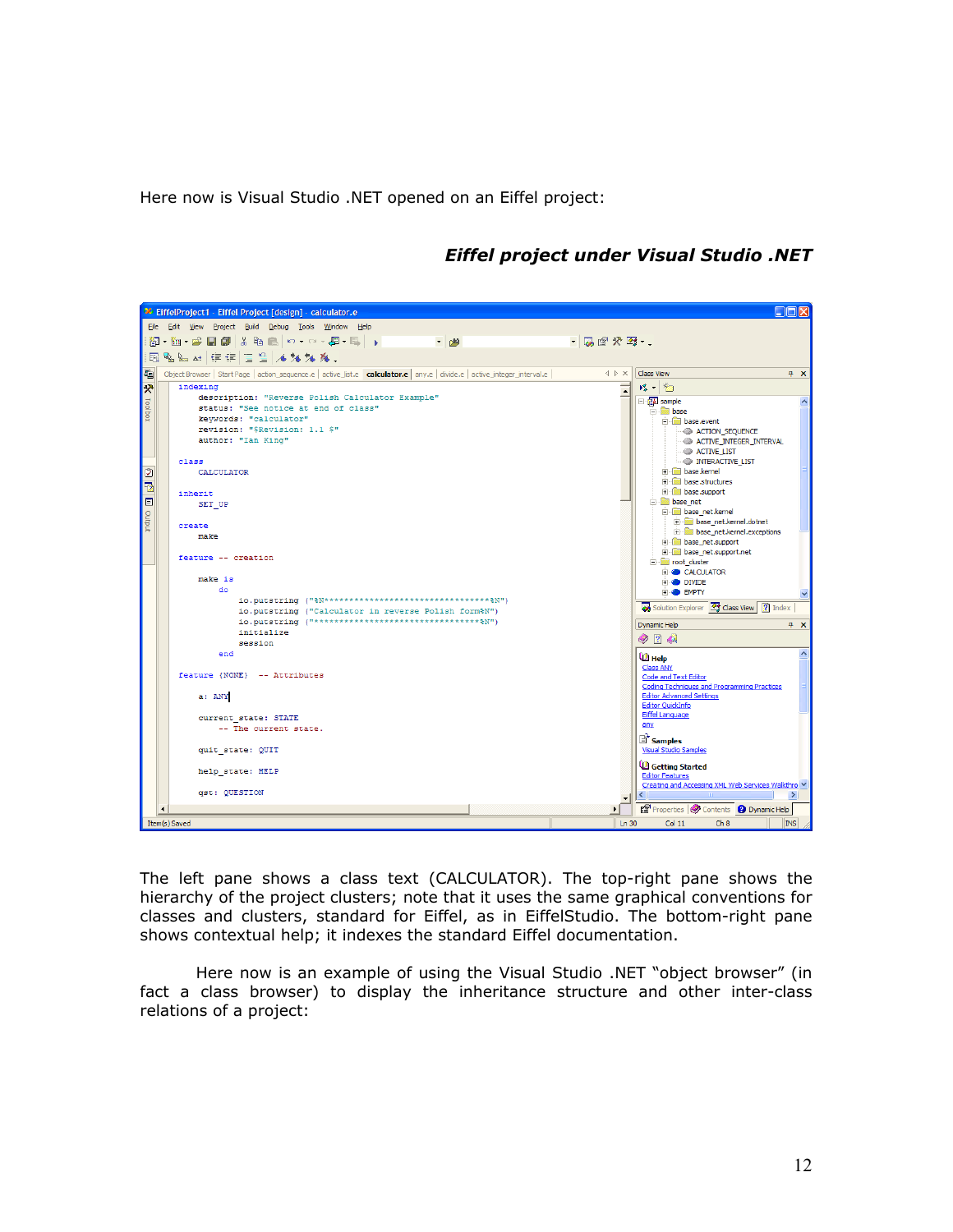

### *Object (class) browser under Visual Studio .NET*

Next here is a Visual Studio .NET "property sheet" for displaying and editing the project properties, which in EiffelStudio would appear as "Project Settings" reflecting the contents of the system's "Ace file":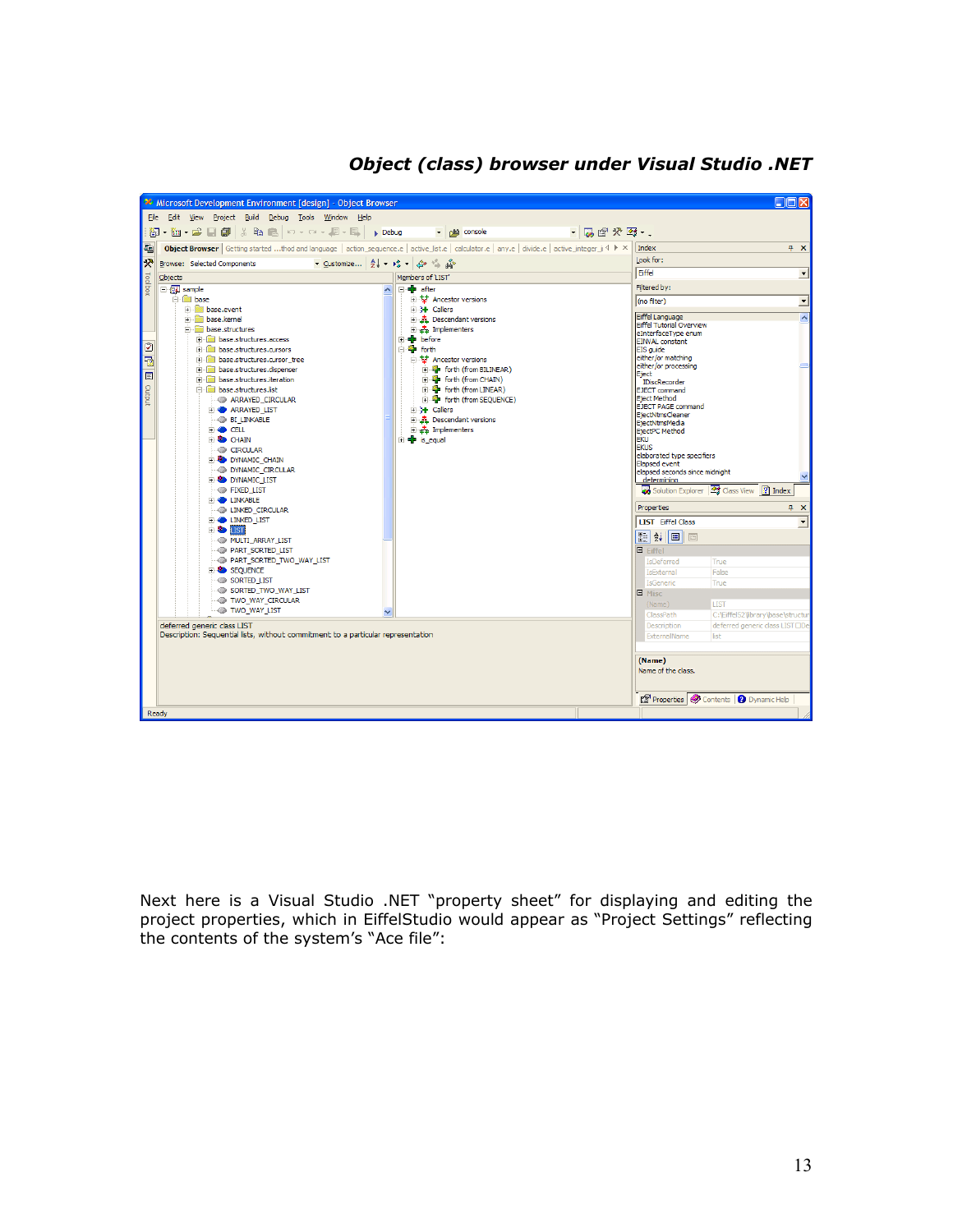#### *Property sheet under Visual Studio .NET*



Our final example shows a debugging session under Visual Studio .NET for Eiffel: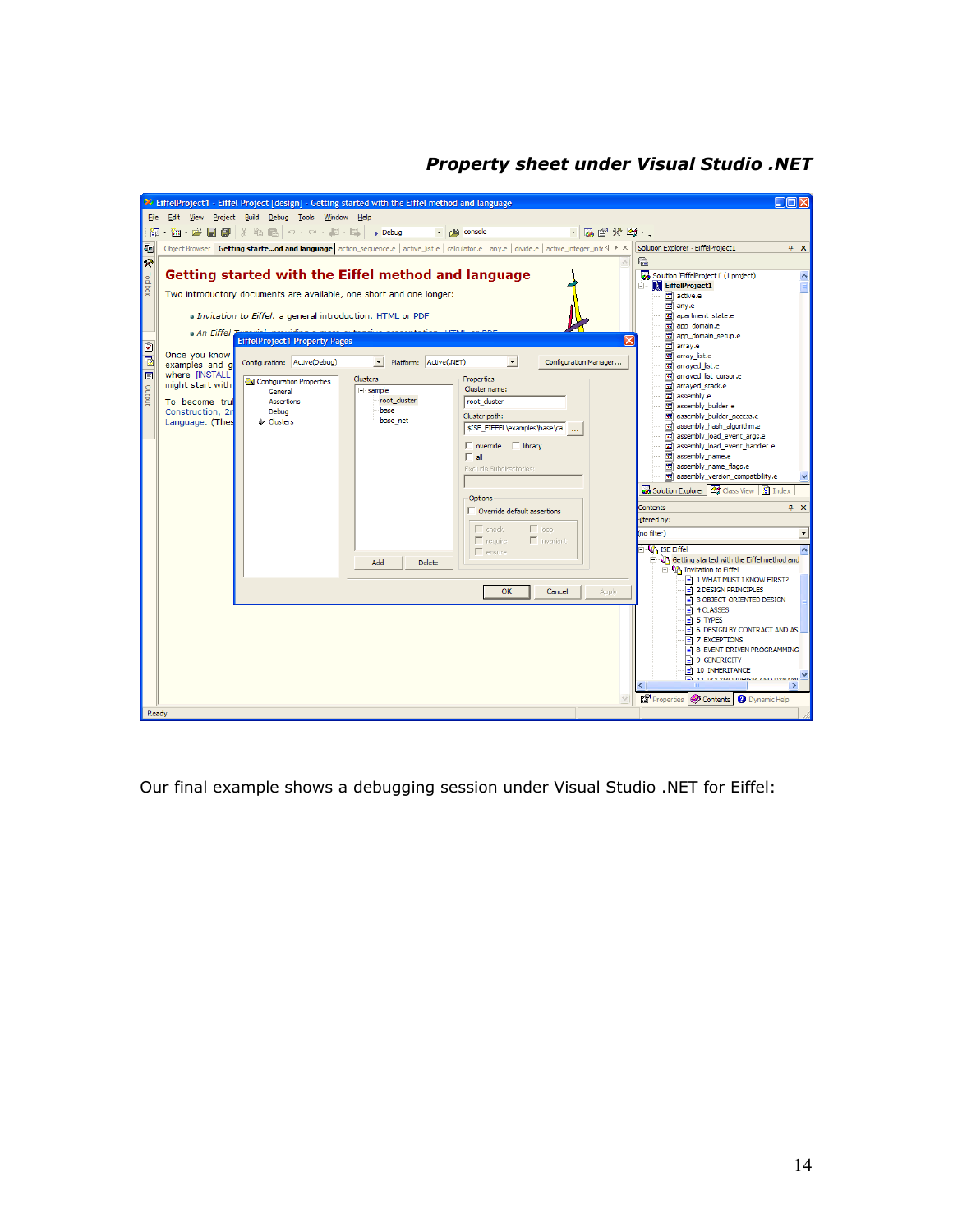

#### *Debugging an Eiffel system with the Visual Studio .NET debugger*

The top-left pane shows the place in a routine text where the execution is currently stopped, and the enclosing class text, with the browsing mechanism in the top-right pane. At the bottom right is the execution's output. The bottom-left pane shows local variables, at different levels, their declared types (second column) and their values. You can use that bottom-left pane, using the Visual Studio .NET mechanisms, to define "watch lists" and to evaluate expressions on the fly.

These examples show that Visual Studio .NET users will be able to take full advantage of the Eiffel mechanisms, and that Eiffel users will for their part fully benefit from Visual Studio .NET.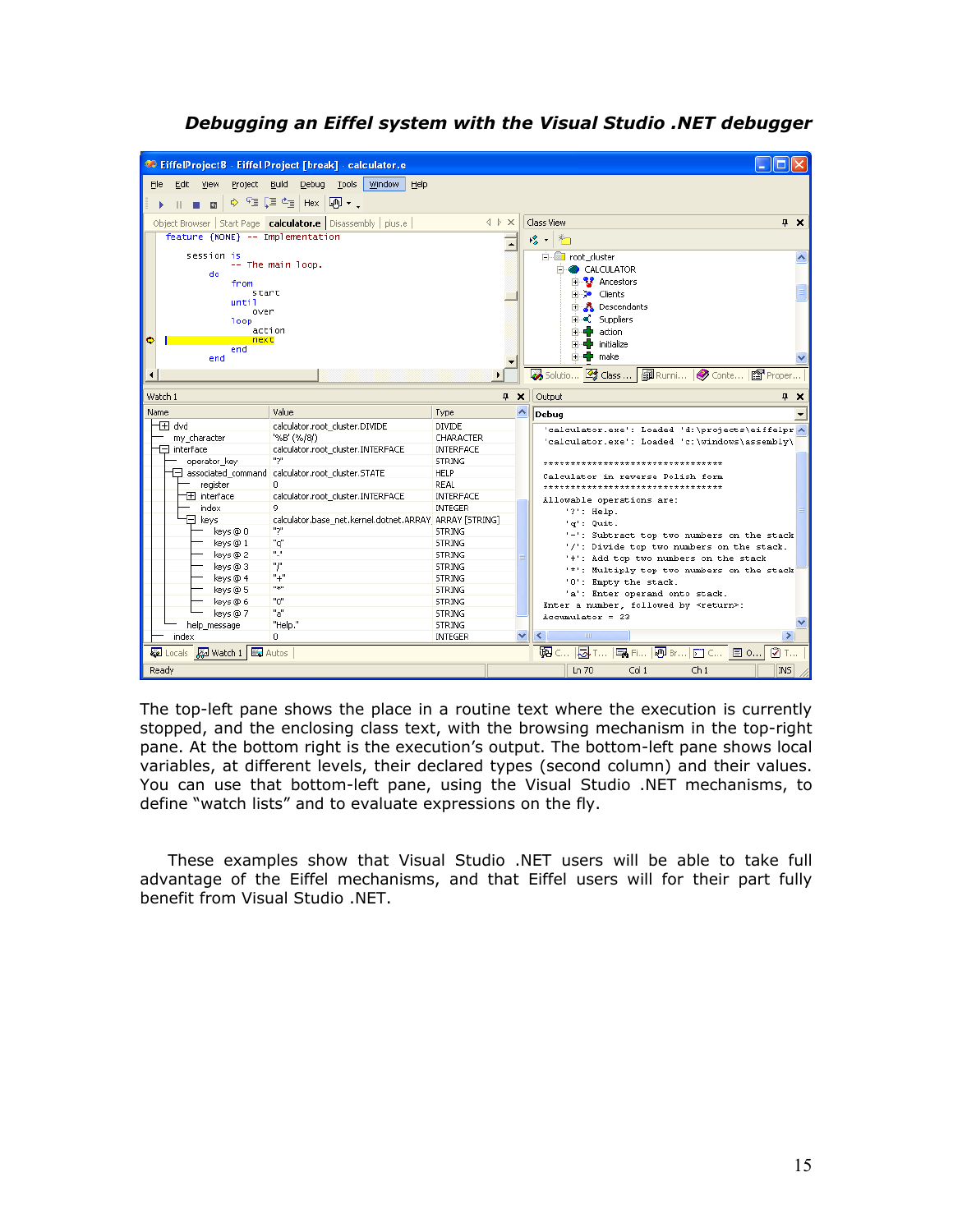## **5. TAKING ADVANTAGE OF .NET MECHANISMS IN EIFFEL**

We have seen how you can use Eiffel to build .NET components. Since the compiler generates all the necessary metadata, other languages can reuse the Eiffel components in any way they like (heritance or client relationship). The next question is "how do I reuse existing .NET components in Eiffel?". Providing a complete and easy-to-use mechanism for this purpose is a key part of the Eiffel offering on .NET, delivering on the promise of multi-language interoperability. The "existing components" may be parts of a system written in another language; or, most importantly, they may be library components, such as the Microsoft-supplied fundamental .NET libraries that are one of the framework's principal attractions.

### **Strategy**

For reusable components, the goal is clear: to enable Eiffel developers to combine the power of Eiffel libraries and non-Eiffel .NET libraries. The result is an unprecedented collection of reuse facilities:

On the Eiffel side, libraries such as EiffelBase (for fundamental data structures and algorithms) and EiffelVision 2 (for portable graphics) are the result of a decade and a half of continuous work and have reached a high level of quality and practicality.

On the .NET side, a rich set of advanced mechanisms is provided in particular by:

- The Base Class Library, providing basic types, collections, remoting services, threading services, security, IO access, and many other facilities.
- Windows Forms for Windows-oriented GUI building.
- Web Forms for Web User Interfaces, with types such as *DataGrid* and *HTMLImage*.
- ADO.NET for object-relational database programming.

Eiffel for .NET provides access to both sides.

### **Eiffel libraries**

Thanks for the availability of full Eiffel and to the reuse of .NET mechanisms, the basic Eiffel libraries are available to .NET developers, providing a considerable practical advantage. One of the most interesting parts of the offering is EiffelVision 2, an advanced graphical library providing an elegant GUI programming model and the ability to port an application, graphics included, to many other platforms without any change to the source code, and automatic adaptation to the native look-and-feel of the target platform.

Particularly interesting is the ability to combine Eiffel mechanisms such as EiffelVision to .NET mechanisms such as Windows Forms. For example you can embed, in a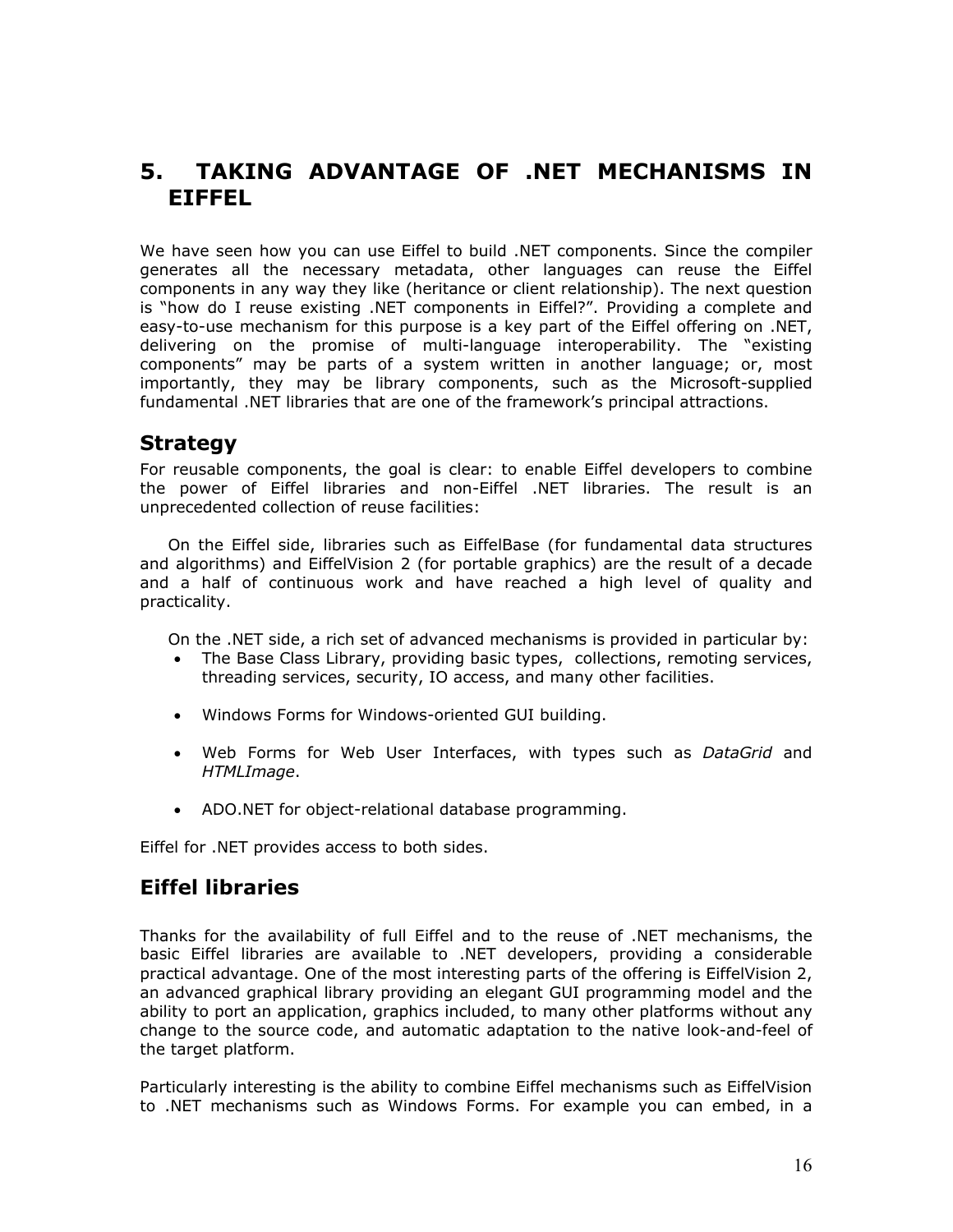possibly complex EiffelVision application, an advanced Windows Form control such as a Datagrid providing direct display of a database through ADO.NET. The figure below shows such a Datagrid displayed as part of an EiffelVision window.

|                                    | <b>A</b> DataGrid |                          |                                        |                                                                |                                    |           |          |                    |            | $\Box$ o $\times$      |
|------------------------------------|-------------------|--------------------------|----------------------------------------|----------------------------------------------------------------|------------------------------------|-----------|----------|--------------------|------------|------------------------|
| Help<br>File                       |                   |                          |                                        |                                                                |                                    |           |          |                    |            |                        |
| 户<br>η                             | П                 |                          |                                        |                                                                |                                    |           |          |                    |            |                        |
| <b>GUYANA</b><br><b>SQL Server</b> |                   |                          |                                        |                                                                | Northwind<br><b>DB</b>             |           |          | Populate grid      |            |                        |
| This is DataGrid's caption text    |                   |                          |                                        |                                                                |                                    |           |          |                    |            |                        |
|                                    | SupplierID        | CompanyN ContactNa       |                                        | ContactTitl                                                    | <b>Address</b>                     | City      | Region   | PostalCode Country |            | Phone≜                 |
| 田1<br>٠                            |                   | Exotic Liqui Charlotte C |                                        | Purchasing                                                     | 49 Gilbert                         | London    | (null)   | EC14SD             | UK         | (171)5                 |
| 国2                                 |                   | New Orlea                |                                        | Shelley Bur   Order Admi   P.O. Box 7                          |                                    | New Orlea | LA       | 70117              | USA        | $(100)$ 5              |
| $\Box$ 3                           |                   |                          |                                        | Grandma K   Regina Mur   Sales Repr                            | 707 Oxford                         | Ann Arbor | MI       | 48104              | <b>USA</b> | (313)5                 |
| $\boxed{H}$ 4                      |                   |                          | Tokyo Trad Yoshi Naga Marketing        |                                                                | 9-8 Sekima Tokvo                   |           | (null)   | 100                | Japan      | (03) 35                |
| 国 <sub>5</sub>                     |                   |                          | Cooperativ Antonio del Export Ad       |                                                                | Calle del R                        | Oviedo    | Asturias | 33007              | Spain      | (98) 59                |
| 国6                                 |                   | Mayumi's                 | Mayumi Oh   Marketing                  |                                                                | 92 Setsuko                         | Osaka     | (null)   | 545                | Japan      | $(06)$ 43              |
| 国7                                 |                   |                          | Pavlova, Lt Han Devling   Marketing    |                                                                | 74 Rose St. Melbourne              |           | Victoria | 3058               | Australia  | $(03)$ 44              |
| 国8                                 |                   |                          | Specialty B   Peter Wilso   Sales Repr |                                                                | 29 Kina's                          | Mancheste | (rnull)  | M14 GSD            | UK         | (161)5                 |
| $\boxplus$ 9                       |                   |                          |                                        | PB Knäcke Lars Peters Sales Agen Kaloadagat Göteborg           |                                    |           | (null)   | S-345 67           | Sweden     | 031-98                 |
|                                    | 国10               | Refrescos                | Carlos Diaz Marketing                  |                                                                | Av. das Am   Sao Paulo             |           | (null)   | 5442               | Brazil     | $(11) 55$ <sup>-</sup> |
| 田11                                |                   |                          | Heli Süßwa   Petra Wink    Sales Man   |                                                                | Tiergartens Berlin                 |           | (null)   | 10785              | Germany    | (010)9                 |
|                                    | 国12               | Plutzer Leb              | Martin Bein                            | Internation                                                    | Bogenallee Frankfurt               |           | (null)   | 60439              | Germany    | (069)9                 |
|                                    | 国13               | Nord-Ost-F               | Sven Peter                             | Coordinato                                                     | Frahmredd   Cuxhaven               |           | (null)   | 27478              | Germany    | (04721)                |
|                                    | 国14               | Formaggi F Elio Rossi    |                                        |                                                                | Sales Repr   Viale Dante   Ravenna |           | (null)   | 48100              | Italy      | (0544)                 |
|                                    | 国15               | Norske Mei Beate Vilei   |                                        | Marketing                                                      | Hatlevegen Sandvika                |           | (null)   | 1320               | Norway     | $(0)2 - 95$            |
|                                    | 国16               |                          | Bigfoot Bre   Cheryl Sayl   Regional A |                                                                | 3400 - 8th                         | Bend      | 0R       | 97101              | USA        | (503) 5                |
|                                    | 国17               |                          |                                        | Svensk Sjö   Michael Bjö   Sales Repr   Brovallavä   Stockholm |                                    |           | (null)   | S-12345            | Sweden     | 08-123                 |
| $\left  \right $                   | 国18               |                          | Aux ioveux   Guvlène N   Sales Man     |                                                                | 203. Rue d                         | Paris     | (null)   | 75004              | France     | (1) 03.5               |
| ▸<br>Add your status text here     |                   |                          |                                        |                                                                |                                    |           |          |                    |            |                        |

## **.NET libraries**

From the .NET side, Eiffel for .NET by default makes the Base Class Library, Windows Forms and Web Forms directly available to the Eiffel developer as if they were Eiffel classes. This means in particular that the tools of the environment will display the interface properties in a style consistent with Eiffel's, and that the classes can be used directly, without any need for special interface code.

This makes it possible to build powerful applications that tightly combine the benefits of these libraries with those Eiffel, as illustrated in the last figure by the combination of EiffelVision, Windows Forms and ADO.NET.

## **The Assembly Manager**

The three .NET libraries mentioned are just examples  $-$  the most commonly needed ones  $-$  of non-Eiffel software that Eiffel for .NET makes available to any Eiffel class. The general mechanism for making *any* set of .NET classes available in this way is an ISE Eiffel tool called the Assembly Manager.

The principle of the Assembly Manager is simple. You can call the Assembly Manager from either EiffelStudio (the Eiffel-specific environment) or Visual Studio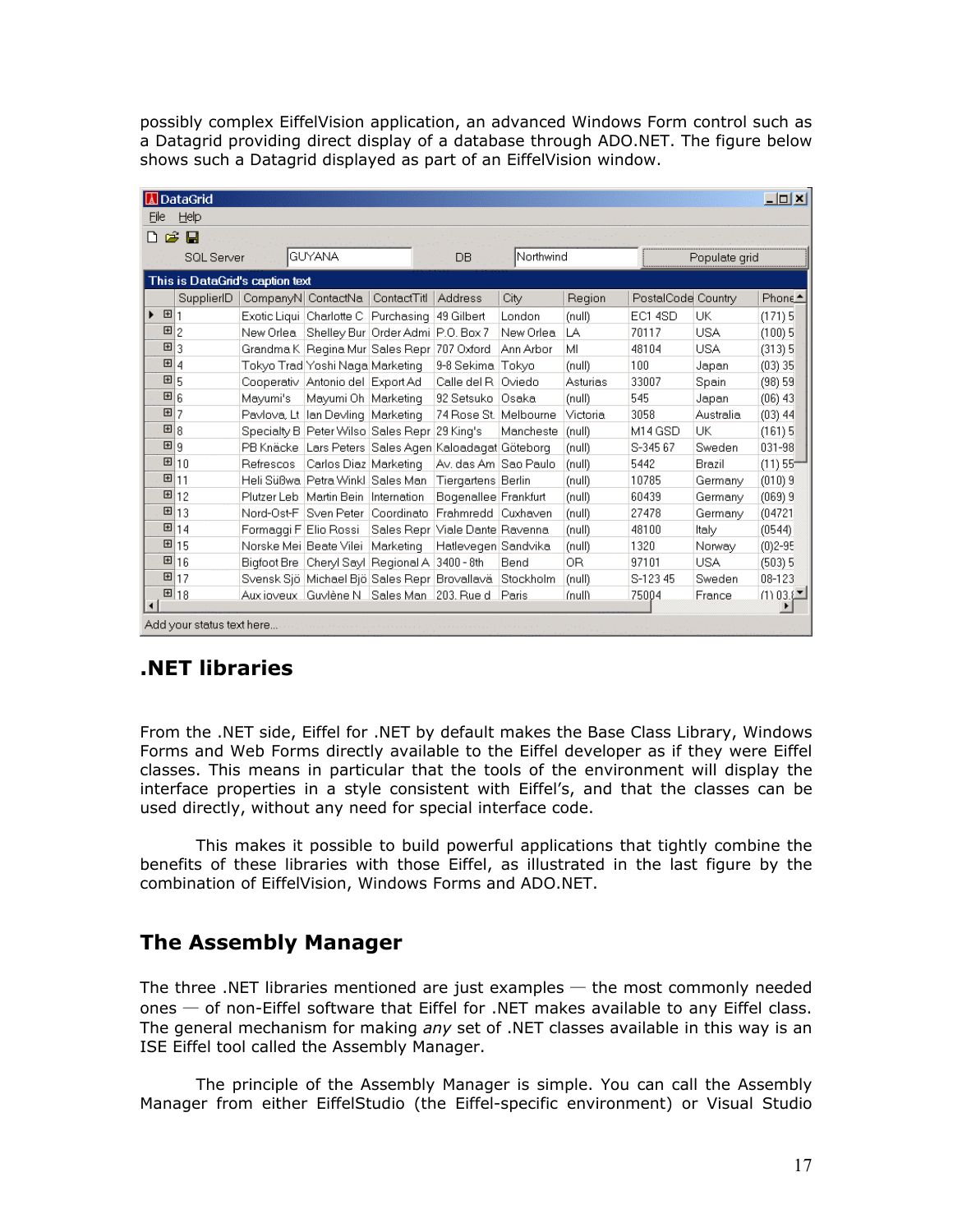.NET. You select the assembly to import; typically, it will include classes originally written in a language other than Eiffel, although you don't need to know what that language is, and it could in fact be Eifffel. The Assembly Manager lets you choose the assembly from those in the .NET *Global Assembly Cache*, which holds "shared assemblies" made available to all applications on the machine; or you may use Browse to find a private assembly. Once you have made that selection, the Assembly Manager will generate a set of XML files containing all the needed information about the classes of the assembly; this is made possible by the metadata-based reflection mechanisms of .NET. For global assemblies, the result is stored into an *Eiffel Assembly Cache*, including enough information to let Eiffel classes access the assembly's classes as if they were Eiffel classes, whether from EiffelStudio (the Eiffel-specific environment) or from Visual Studio .NET.

One of the tasks of the Assembly Manager is to remove overloading. For clarity, simplicity and compatibility with object-oriented principles, Eiffel maintains a one-to-one correspondence, within a class, between feature names and features (for a rationale, see  $[Meyer 2001]$ ). The .NET model, however, permits overloading a name with several meanings. The Assembly Manager removes any ambiguity by generating unique names for any overloaded feature variant. The disambiguating algorithm will be presented below.

## **6. PRODUCING .NET SYSTEMS FROM EIFFEL**

The preceding discussion has described the goals which we set ourselves at the start of the project in 1999, and which have now been achieved by the current implementation. We will now give the reader a view of the internals, to explain how we reached these goals.

### **Implementation strategy**

At the start of the project, ISE organized the integration around three major milestones. The first step of the integration was to obtain a first usable version while avoiding the most delicate language aspects, especially multiple inheritance. This resulted in a language subset, Eiffel#, whose implementation became available in beta form in mid-2000 and as part of the first released version of Eiffel for .NET in July of 2001 (version 5.0). Eiffel# included support for Design by Contract and genericity and was sufficient to build real applications, but of course it was not the real thing. It enabled us, however, to provide an early product, gain in-depth experience with the implementation issues, and obtain invaluable feedback from our customers.

The second step was the implementation of full Eiffel, including multiple inheritance, agents and covariance. This was part of version 5.1 (December 2001).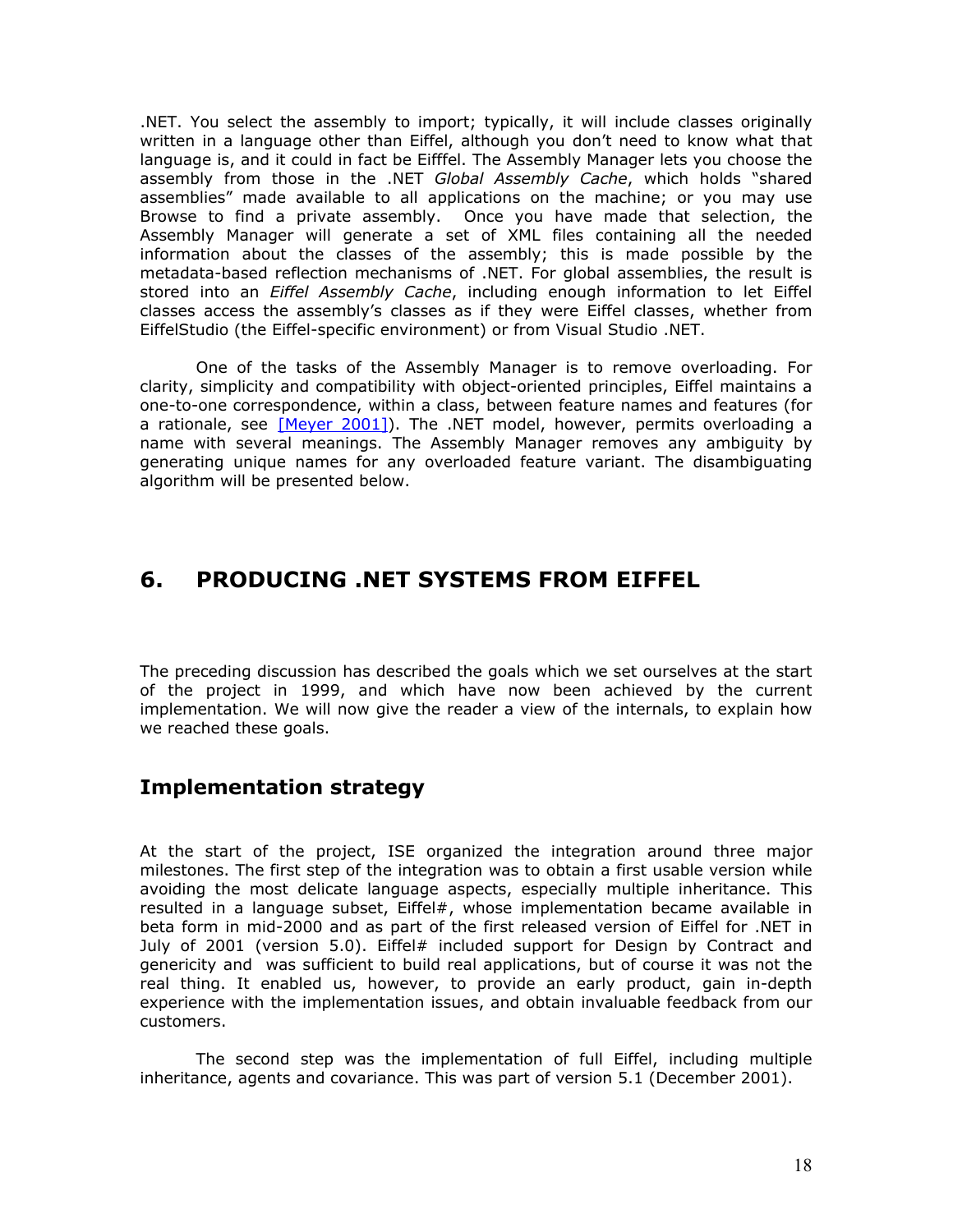The final step is to provide full Visual Studio .NET and ASP.NET integration. This is part of the latest release, 5.2, commercially available in May 2002.

### **Multiple inheritance**

Multiple inheritance was, as noted, recognized from the start as a key implementation issue. The reader may indeed wonder how we can provide multiple inheritance on a platform that doesn't support it, especially with the requirement stated above that other languages should *see* the Eiffel multiple inheritance structure.

The solution used relies on the ability for a .NET class to inherit multiply from *interfaces* ─ completely abstract classes, without any implementation at all. In the generated code, the compiler shadows every class with interface. The following figure shows the result for the structure illustrated above; note that the counterpart of an original Eiffel class A is a .NET class called IMPL.A, whereas the "shadow" interface retains the name of the class, A, since it's what programmers in other languages will need to use:



Programmers using these classes from another .NET language, such as C# or Visual Basic.NET, do not need to know about the IMPL classes. They will declare the corresponding variables using types A, B, C, D. To create objects of the corresponding types, they will use a third set of generated classes: Create.A, Create.B and so on; this is because interfaces, such as A, cannot have constructors (creation procedures in Eiffel), so the CREATE classes provide the necessary mechanisms, one for each creation procedure of the corresponding Eiffel class. By using namespaces Impl and Create, this technique takes full advantage of .NET concepts.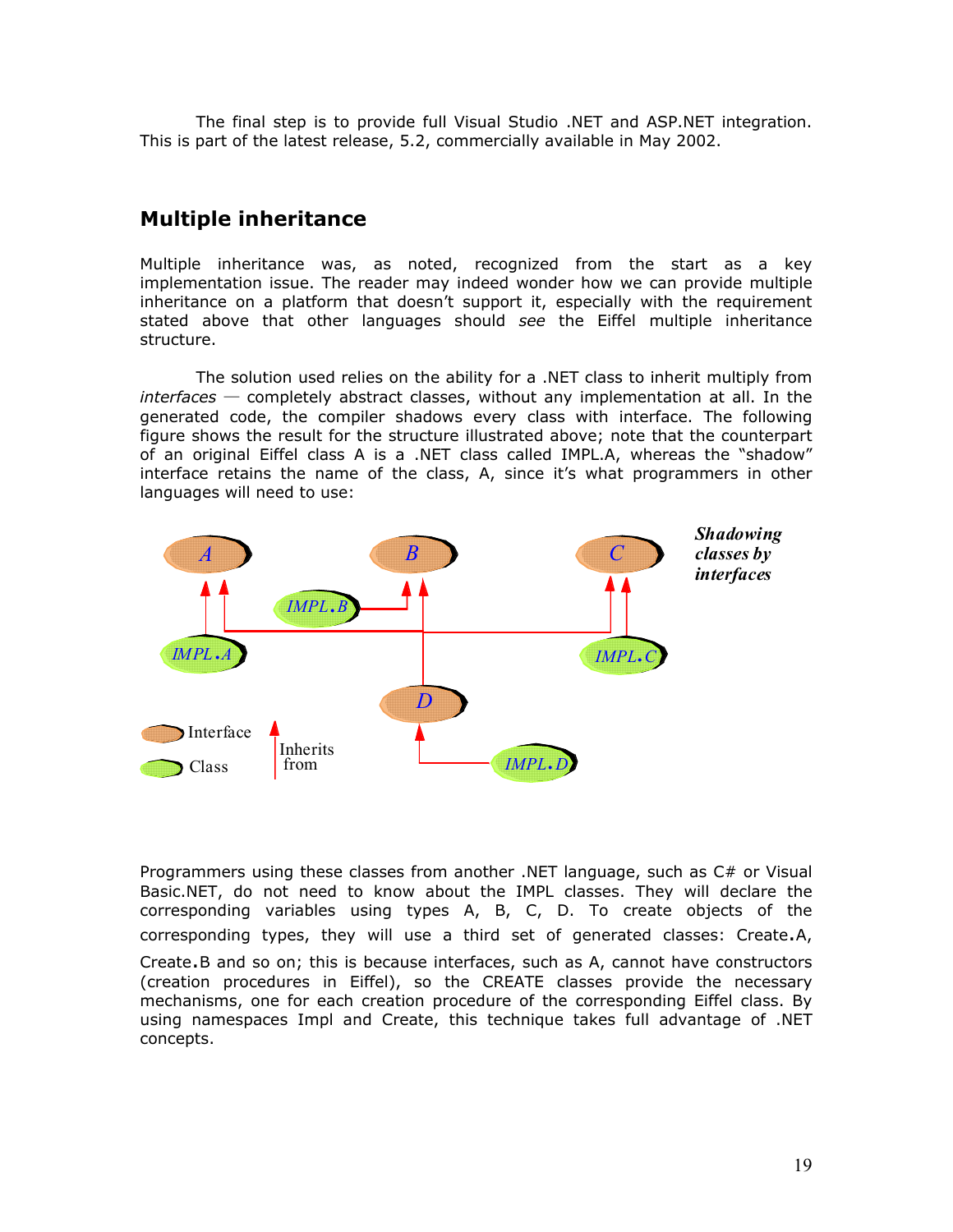### **Application packaging**

.NET packages applications in an original way, using **assemblies** and modules rather than plain EXE or DLL files (executables or Dynamic Link Libraries). An assembly is made of a group of modules and corresponds to an application. A module may be either a DLL or an EXE. For that reason, the Eiffel compiler generates one assembly whose name is the name of the system as given in the system description file, or Ace (Assembly of Classes for Eiffel, written in a control language called Lace). You may specify whether the assembly should be an EXE or a DLL in the **msil\_generation\_type** default option as follows in the Ace file:

```
system 
       sample 
root
      ROOT_CLASS: "make"
default 
       msil_generation (yes)
       msil_generation_type ("exe") -- "dll" to generate a DLL
 …
```
In this example, the compiler generates a single file "sample.exe" containing both the assembly and the module

Another feature specific to .NET is the notion of namespace. Any .NET type is associated with a namespace that ensures the uniqueness of the type name in the system. You can define a default namespace for all the classes of the Eiffel system by using the following default ACE option:

```
system 
       sample 
root
      ROOT_CLASS: "make"
Default 
      msil_generation (yes)
       msil_generation_type ("exe") -- "dll" to generate a DLL
       namespace ("MyApp") 
 …
```
In this example, all the classes of the Eiffel system will be generated in the namespace "MyApp.*<cluster\_name>*" where *<cluster\_name>* is the name of the cluster that contains the class. You may override the default namespace for each cluster as follows: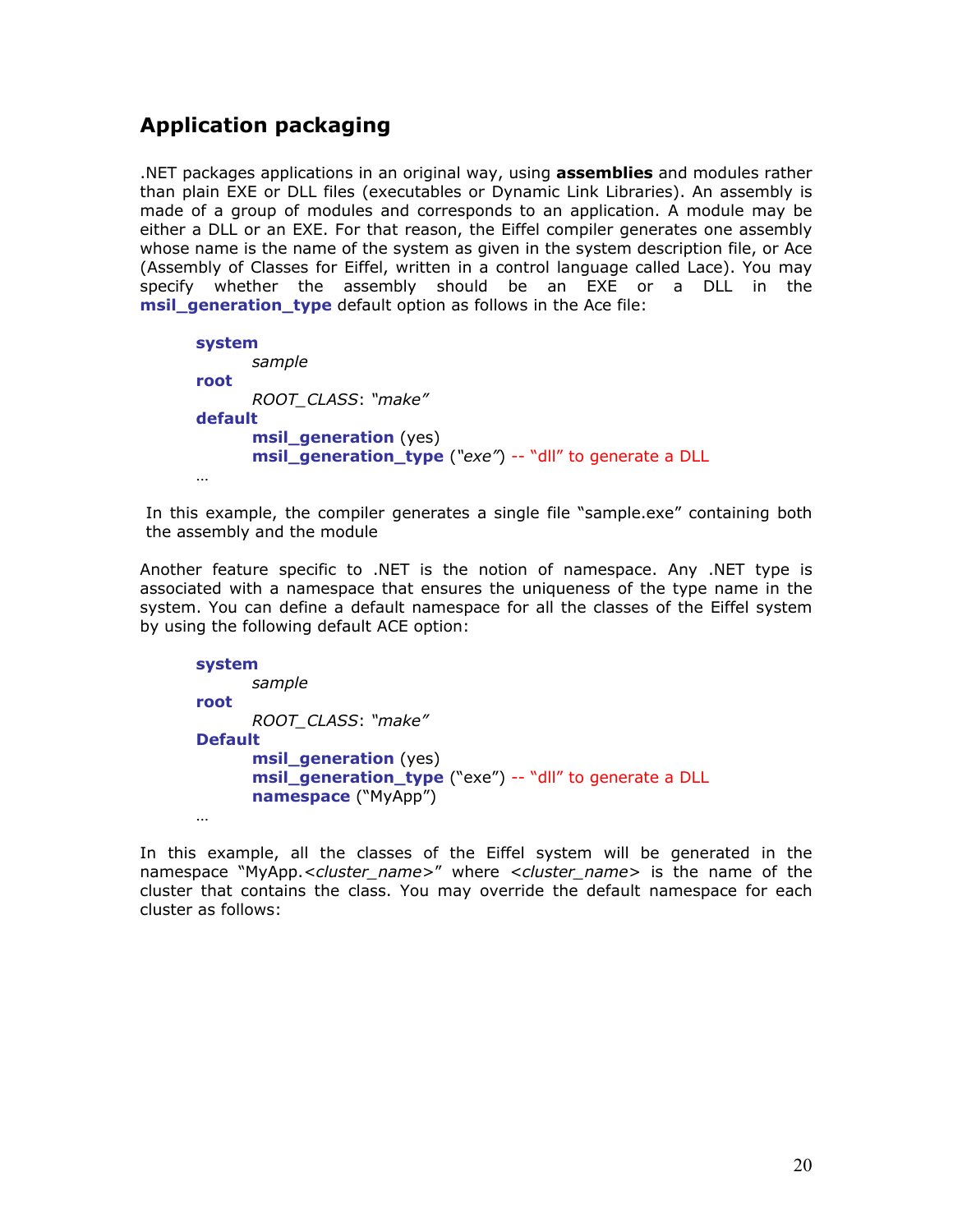```
system 
       sample 
root
      ROOT_CLASS: "make"
default 
      msil generation (yes)
       msil_generation_type ("exe") -- "dll" to generate a DLL
       namespace ("MyApp")
cluster 
       root_cluster: "c:\my_app"
              default 
                     namespace ("Root") 
              end 
 …
```
With this ACE file, all the classes part of the cluster *root\_cluster* will be generated in the namespace "Root". Note that the name specified in the cluster clause is not appended to the namespace defined in the default clause.

#### **Disambiguating overloaded names**

We have noted above that feature names from non-Eiffel classes may require disambiguating if they have been overloaded.

The disambiguating algorithm is the following, which we would welcome other implementers adopting for no-overloading languages (so as to ensure commonality in the spirit of .NET and the Common Language Specification).

Let f1, f2,  $\ldots$ , fn be overloaded .NET functions with the same name (n  $>= 2$ )

For  $1 \le i \le n$ , let Si be the signature of fi:

$$
Si = [Ti1, Ti2, ..., Tim]
$$
  
(im >= 0)

All the Si are different by the rules of overloading.

We say that a position u is unique for a function fi (for  $1 \leq u \leq im$ ) if there is at least one other function fi (1  $\lt = i \lt = n$ ,  $i \neq i$ ) such that  $u \lt = im$  and Tju  $/$  = Tiu.

We determine a unique name Ni for fi as follows. Ni is of the form N\_Ti1\_Ti2...\_Tiu ( $0 \leq u \leq im$ ) where [Ti1, Ti2, ..., Tiu] is the smallest initial subsequence of Si different from the corresponding subsequence for all other functions. By the rules of overloading such a subsequence exists and uniquely characterizes Si.

Informally, the algorithm appends as many signature type names as needed after the name of the function to obtain a unique name. So for example the following  $C^*$ function: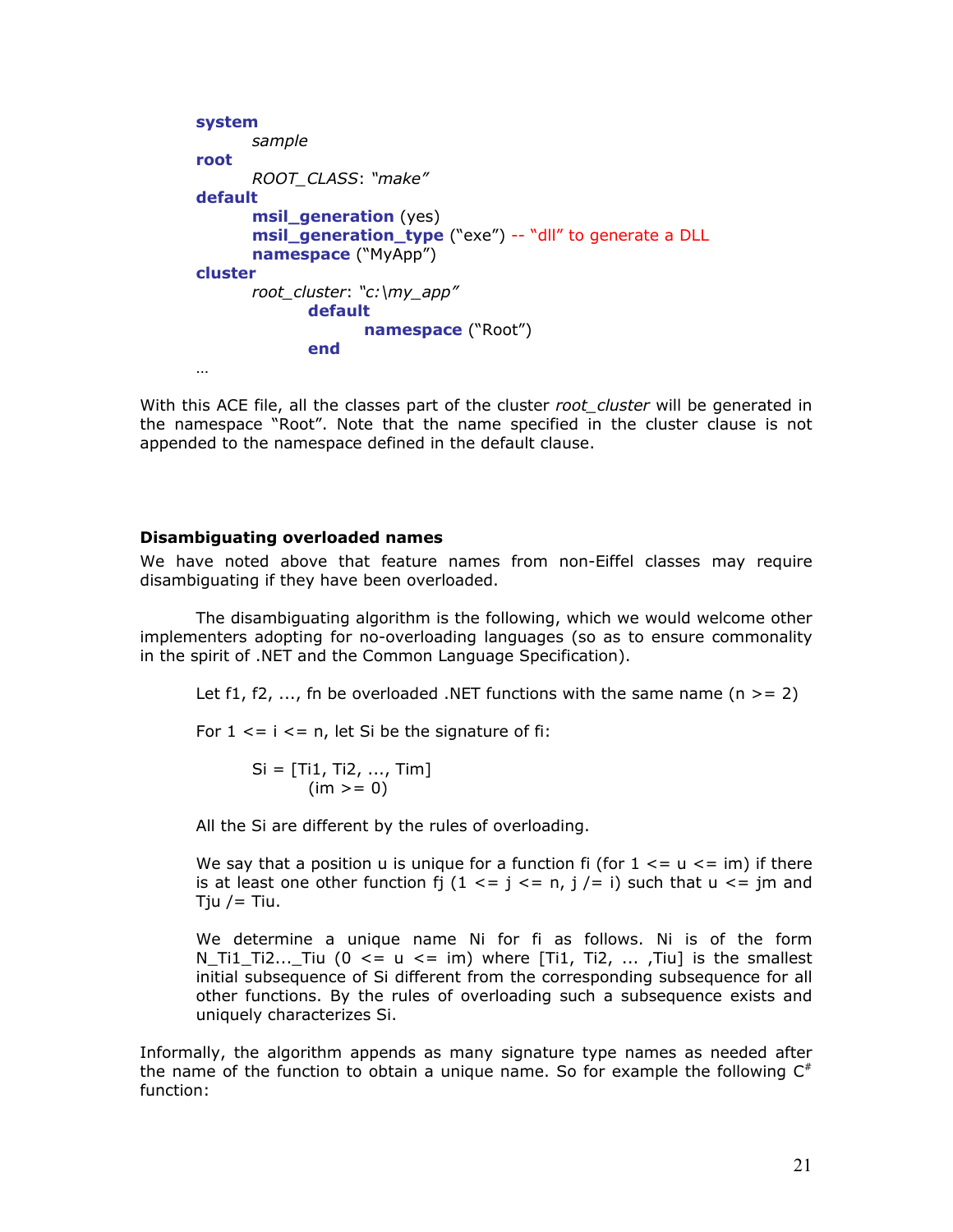**public static** *void WriteLine* (*String format*, *Object arg0*); **public static** *void WriteLine* (*int value*); **public static** *void WriteLine* (*String value*);

is translated into Eiffel as follows:

*WriteLine\_String\_ Object* (*format*: *STRING*; *arg0*: *SYSTEM\_OBJECT*) *WriteLine\_ Int32* (*value*: *INTEGER*) *WriteLine\_ String* (*value*: *STRING*)

By default the type names used by the algorithm do not include the namespaces. In the rare case of conflicts between type names in different name spaces, digits are appended to remove any remaining ambiguity.

Note that this algorithm only applies to features that are overloaded. Non-overloaded names will remain intact, except for optional adaptation to different letter case conventions. (Eiffel style rules prescribe clearly separating successive words in a feature name by underscores, as in write\_line; this differs from the "camelCase" convention usually applied by C# and other .NET languages. Users can choose to retain the original names or convert them to the familiar Eiffel convention.)

#### **Basic types**

The Assembly Manager must also take care of mapping CLS types into their Eiffel equivalents, to guarantee the correct semantics. The following table shows the correspondence:

| CLS Primitive Type (Description)                           | Eiffel Type        |
|------------------------------------------------------------|--------------------|
| System.Char (2-byte unsigned integer)                      | <b>CHARACTER</b>   |
| System.Byte (1-byte unsigned integer)                      | UNSIGNED_INTEGER_8 |
| System.Int16 (2-byte signed integer)                       | INTEGER 16         |
| System.Int32 (4-byte signed integer)                       | <b>INTEGER</b>     |
| System.Int64 (8-byte signed integer)                       | INTEGER 64         |
| System.Single (4-byte floating point number)               | <b>REAL</b>        |
| System.Double (8-byte floating point number)               | <b>DOUBLE</b>      |
| System. String (string, zero or more chars, null allowed)  | <b>STRING</b>      |
| System. Object (root of all class inheritance hierarchies) | SYSTEM OBJECT      |
| System.Boolean (true or false)                             | <b>BOOLEAN</b>     |

### **External Classes**

Eiffel has for a long time provided extensive syntax for accessing mechanisms from other languages, in particular C, C++ and Java. Not only can you call routines written in those languages; you can also let them call back into an Eiffel system, through the *Cecil* library; and you can specify that an Eiffel routine is mapped into a C macro, that you want to use a certain C++ constructor or destructor for a particular class, that a C or C++ routine has a particular type signature in its language of origin, that a pair of getter-setter routines directly manipulate a certain field of a C *struct*, and so on. This has enabled the use of Eiffel as a **component**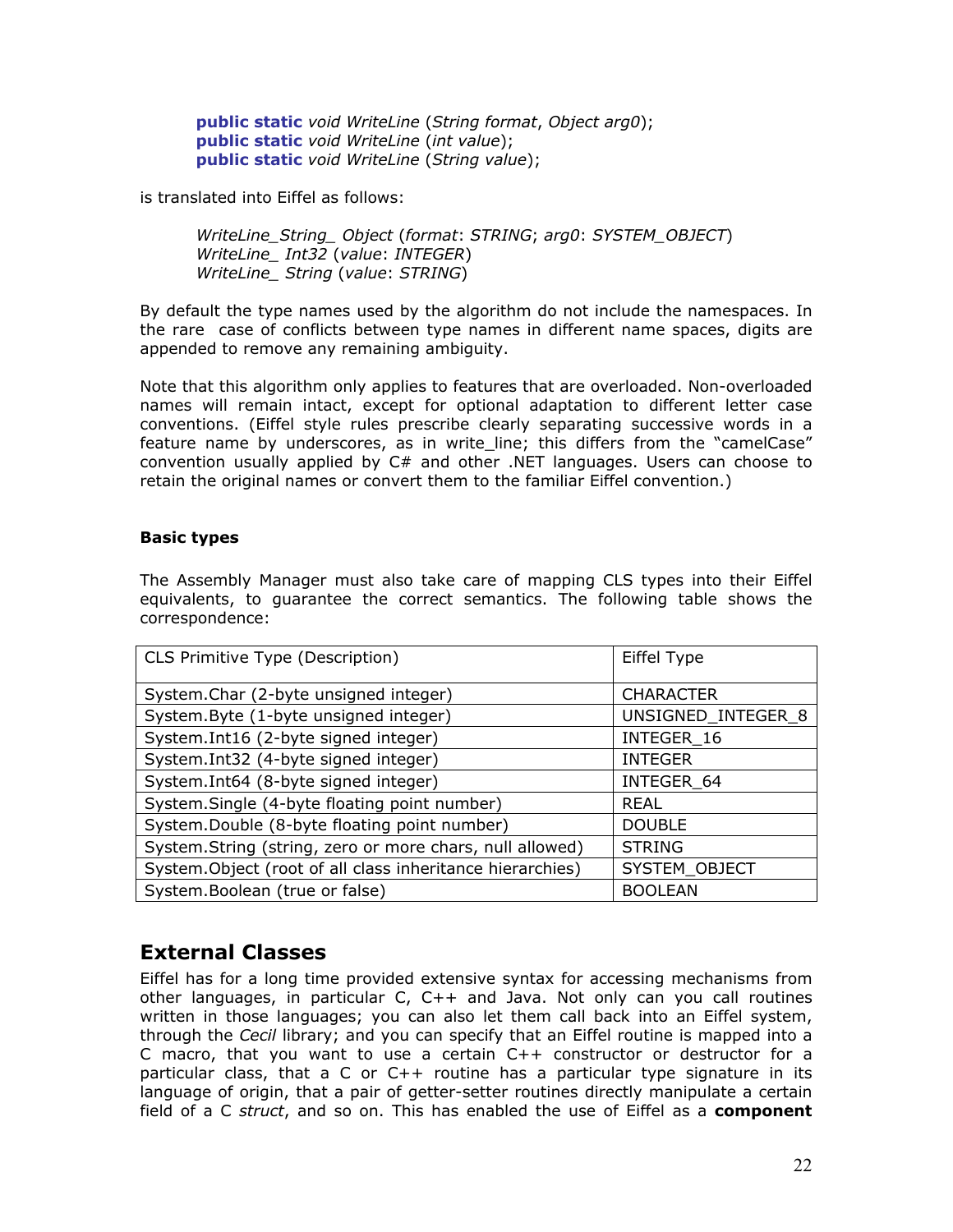**combinatory**, a tool widely open on the outside world and letting system developers take advantage of Eiffel's architectural mechanisms  $-$  classes, single and multiple inheritance, genericity, Design by Contract, information hiding, uniform access  $-$  to package components which may come from different languages.

A few extensions have been made to this "external" mechanism to account for the specific facilities of .NET:

| .NET Function Kind         | Eiffel External                                 |
|----------------------------|-------------------------------------------------|
|                            |                                                 |
| Method                     | "IL signature  use class name"                  |
| <b>Static Method</b>       | "IL signature  static use class_name"           |
| <b>Field Getter</b>        | "IL signature  field use class_name"            |
| <b>Static Field Getter</b> | "IL signature  static_field use class_name"     |
| <b>Field Setter</b>        | "IL signature  set_field use class_name"        |
| <b>Static Field Setter</b> | "IL signature  set_static_field use class_name" |
| Constructor                | "IL signature  creator use class_name"          |

The external features can be called from clients or descendants of the class the same way you would call any other Eiffel feature. So if your system includes a feature that needs user input, it can include the following code:

```
need_user_input is
              -- Take user input and do stuff.
        local 
               io: SYSTEM_CONSOLE
               input: STRING
        do 
               create io.make
               input := io.ReadLine -- calls System.Console.ReadLine() 
               -- do stuff 
        end
```
In this case, *ReadLine* is a static external, so you do not need to instantiate *io*. Instead you can use the syntax **feature** {*CLASS*}.*static\_routine*, applicable only to external classes:

```
need_user_input is
              -- Take user input and do stuff.
        local 
               io: SYSTEM_CONSOLE
               input: STRING
        do 
               -- removed creation of io
               input := {SYSTEM.CONSOLE}.ReadLine
               -- do stuff 
        end
```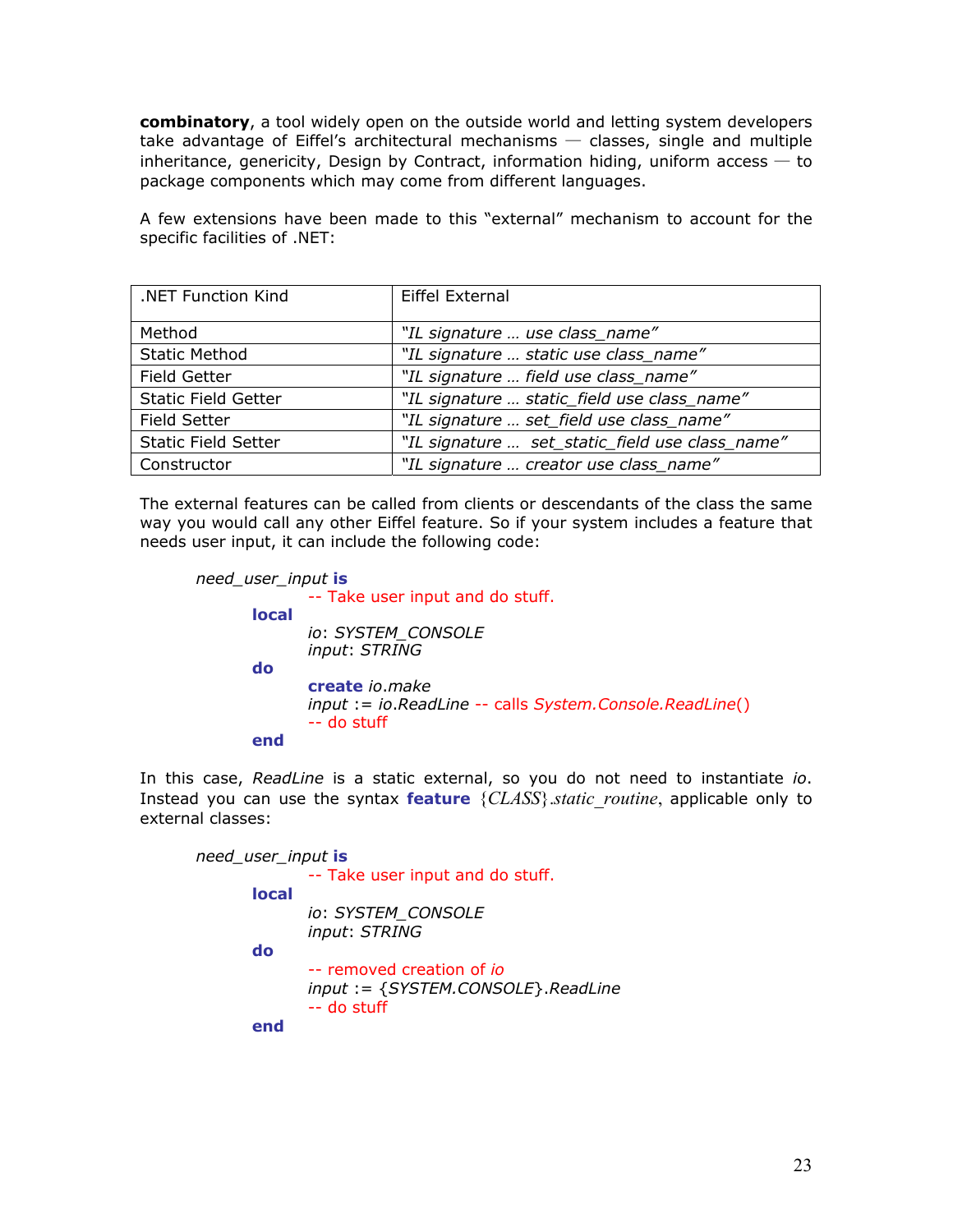### **The .NET Contract Wizard**

As part of the Eiffel.NET development, we produced a new tool, the .NET Contract Wizard, which through the metadata mechanism enables users, interactively, to add Eiffel-like contracts to .NET components coming from arbitrary languages. This tool, which will be described in detail in a separate paper, makes it possible to apply some of the benefits of Design by Contract in languages other than Eiffel. This important extension was made possible by the metadata facilities of .NET.

# **7. CONCLUSION**

Eiffel for .NET provides the combination of the two most exciting software technologies to have appeared in a decade. The combined power of the platform and the development environment should yield the dream environment for building the powerful Internet applications that society expects from us today.

The closeness of the integration enables developers to use the most advanced features of both technologies. The flexibility of the toolset  $-$  supporting both EiffelStudio on .NET, for developers coming from an Eiffel background, and Eiffel for Visual Studio .NET, for close integration with other .NET languages and use of common tools for editing, compiling, browsing, debugging  $-$  enables each company to adopt the development model that best fits its needs and its culture.

Eiffel on .NET provides flexibility, productivity, and high reliability. It is impossible in particular to overestimate the benefits of Design by Contract in a distributed environment, where looking for bugs after the fact can be an excruciating and money-wasting experience.

The level of reuse provided by the combination of Eiffel and .NET libraries provides an immediate and exceptional competitive advantage, letting companies leverage off quality reusable solutions resulting from thousands of person-years of quality-focused effort, and concentrate on their own added value to bring products to market quickly and successfully.

Together with the other benefits of the Eiffel method — seamless development, generic programming, information hiding and other software engineering principles, a powerful inheritance mechanism — Eiffel on .NET provides a best-of-breed solution for ambitious Internet software developers.

## *References*

[ISE] Eiffel Web sites at <http://www.eiffel.com/>and [http://www.dotnetexperts.com](http://www.dotnetexperts.com/).

[Meyer 1992] Bertrand Meyer: *[Eiffel: The Language,](http://www.eiffel.com/doc/)* Prentice Hall, 1992.

[Meyer 1997] Bertrand Meyer: *[Object-Oriented Software Construction, 2nd edition](http://www.eiffel.com/doc/oosc/)*, Prentice Hall, 1997.

[Meyer 2001] Bertrand Meyer: *Overloading vs. Object Technology*, in Journal of Object-Oriented Programming (JOOP), November 2001, also online at [se.inf.ethz.ch/](http://se.inf.ethz.ch/publications/joop/overloading.pdf)  [publications/joop/overloading.pdf.](http://se.inf.ethz.ch/publications/joop/overloading.pdf)